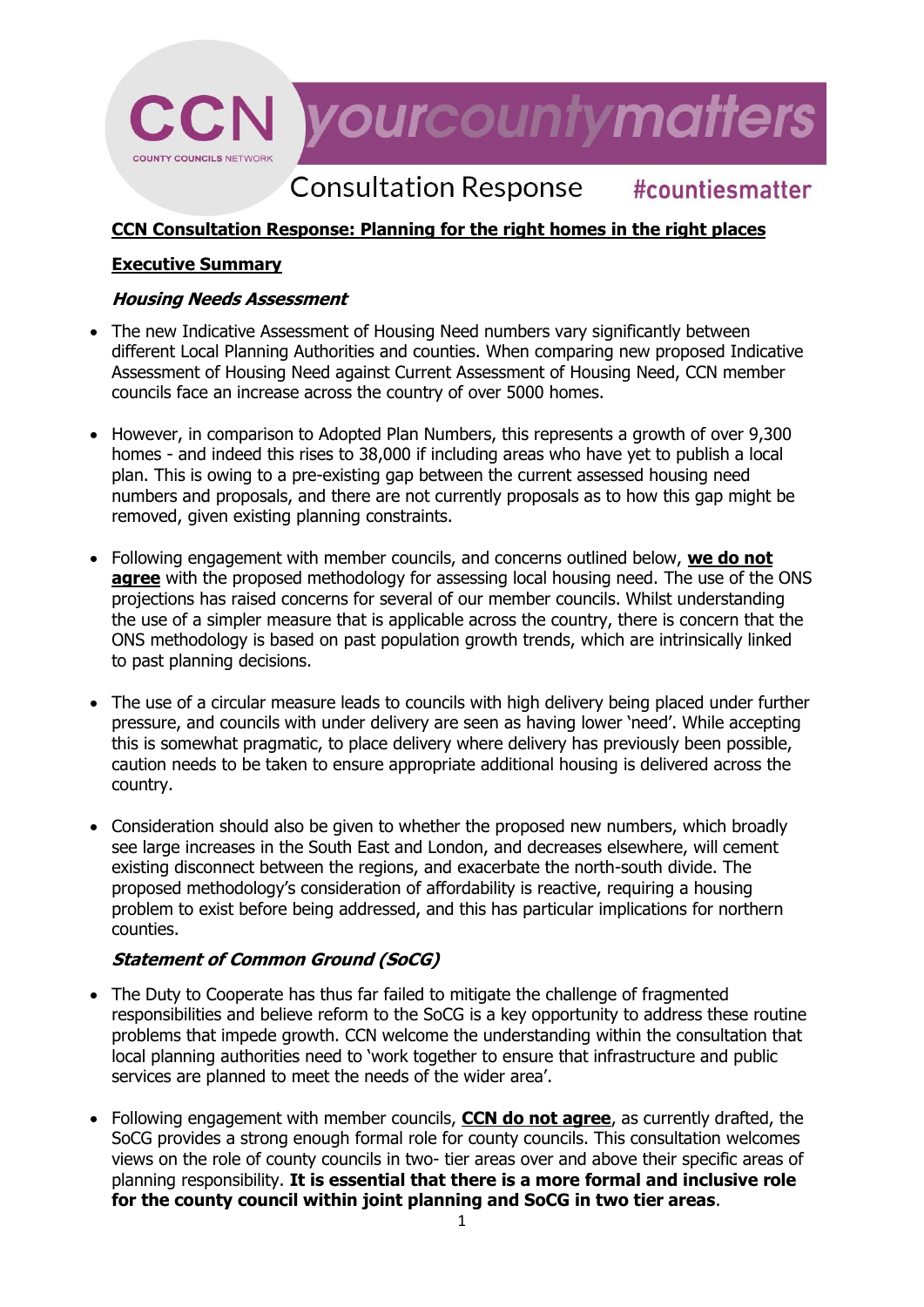- **CCN advocate that the county should be a formal signatory to all matters that relate to its duties within the SoCG**. In two tier areas the county should be a formal signatory not only to infrastructure provision, but also to planning for economic growth, the planning for specific needs, and planning alongside public sector partners to jointly plan on areas such as social care and education.
- **Consideration should be given to a SoCG being made over a county geography, ensuring parity of esteem between county and different district partners, and a countywide approach to essential infrastructure**. CCN would encourage the SoCG to formally set out how other planning matters aside from the delivery of housing might be dealt with, including infrastructure delivery and funding, population/demographic changes and expected business growth.
- Another important benefit of this more inclusive and strategic approach to planning is that housing need can be considered over a **more strategic geography**, allowing balance between urban and rural areas intra-county, with the potential to reduce under bounding, whereby districts are unable to meet their required levels of housing growth within their own boundaries, and particularly where housing need remains unallocated due to the lack of a duty to agree on additional housing numbers. The need to overcome under-bounding and ensuring the right balance between urban and rural development has particular implications for county areas.
- The urban and rural **interconnectedness in county areas lends itself to planning at the strategic county tier, striking a balance between urban growth and rural protection, and allowing for infrastructure to open up further appropriate development.** This analysis underlines the limitations of Housing Market Areas, given the strong interconnectedness of county settlements and links between urban and rural. A strategic county approach would allow for these shifts to be better understood and align housing provision with anticipated economic and community changes.
- Current proposals to allow authorities to determine and justify their own geographical areas risk the county being placed apart from partnership agreements between districts, and also will create fragmentation between neighbouring strategic authorities, whereby agreements between lower tier authorities may impact upon upper tier authorities without their input. Given the varied results created by the informal negotiations at present, **CCN believe consideration of matters that have cross-county boundary impacts should require input from both upper tier authorities.**

#### **Planning for a mix of housing needs**

- CCN strongly support the requirement to plan for specific groups housing need. The right kind of housing will be fundamental to planning for changing demographics and for ensuring the right supply of housing for those trying to get on the housing ladder. **But we are very concerned that the proposals for such measures rely on the District Planning Authority (DPA) and does not formally require agreement with the upper tier county council.** The challenges of Disabled Facilities Grant sitting between the district and upper tiers have been well documented. Involving the upper tier authority, as well as health partners, will allow for positive planning, and so far as possible, align long term social care plans with housing provision.
- Separate discussions between different DPA's, health providers and the county council will hamper efforts to create joined up plans and provision. This is particularly pertinent given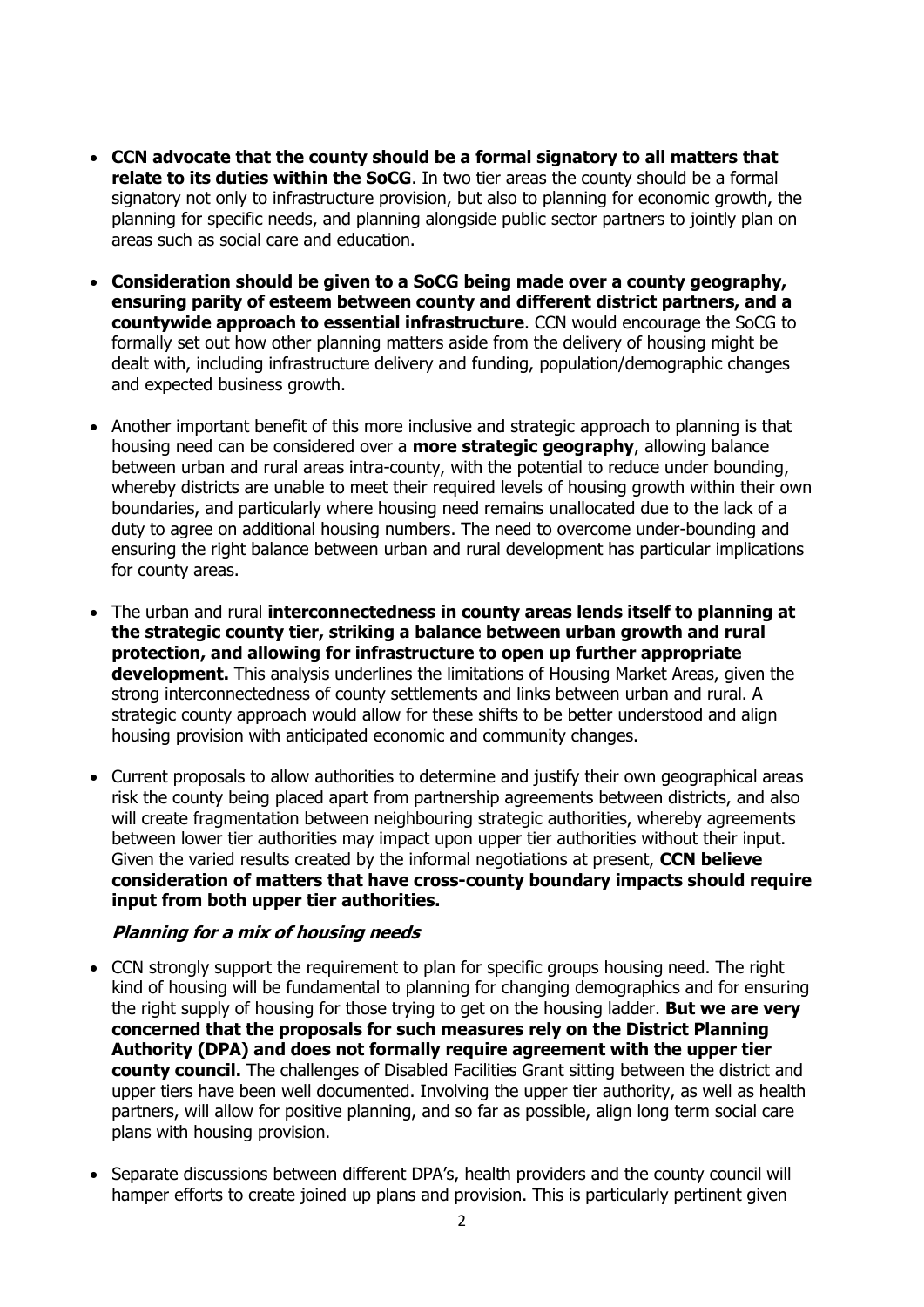the recent announcement on upper tier planning for Supported Housing, which CCN members strongly welcome.

#### **Viability and Developer Contributions**

- There are significant infrastructure funding gaps in county areas. Neither the Community Infrastructure Levy (CIL) nor s106 have been able to reach the required levels of infrastructure funding. More concerning is that, following the introduction of CIL and s106 pooling restrictions, neither funding stream has delivered the necessary anticipated levels of vital funding. CCN welcome the government's commitment to reform infrastructure funding and advocate that to support good housing development across the country counties should be given greater fiscal freedoms to fund both localised and strategic schemes.
- We look forward to the announcement of CIL and s106 reforms. A broader package of funding possibilities is crucial to county and county unitary councils. Pooling restrictions on 106 monies have severely limited counties' ability to fund essential infrastructure. **CCN strongly suggest that Section 106 pooling restrictions are removed as a matter of urgency to help alleviate the infrastructure funding crisis**, we also suggest that government explore possibilities for allowing county-wide areas much greater flexibility to decide how infrastructure levies are set their area and the criteria for these.
- CCN are deeply concerned that the CIL Review's proposed strategic infrastructure levy may only be available to metro-mayors. **CCN strongly believe this power must be granted to all upper tier authorities.** This would place more of the infrastructure funding mechanisms at delivery level, require closer interaction and integration between the tiers, and facilitate cross-border awareness both horizontally and vertically.
- In considering funding reforms, the government should reflect on the implications for counties of DPA districts approaches to CIL. The combination of s106 restriction and limited CIL take up have had significant financial implications for counties, who have been left with no way of redressing the balance. It is essential that further consideration is given to the relationship between DPA and upper tier county when negotiating infrastructure contributions.
- The mechanisms available to metropolitan mayoral authorities also give significant planning advantage in terms of future certainty. It allows for significant infrastructure improvements and a continued resource for additional housing development to happen over time and adjust to changing circumstances with the flexibility offered by these funds. Both the magnitude and the long-term surety of these investment funds are again a significant advantage for the big cities. **The Government must ensure that counties are not doubly disenfranchised, with the current planning system creating big gaps in essential infrastructure and powers for raising strategic infrastructure funds being concentrated in city regions.**
- CCN welcome the proposal to update guidance to ensure Local Plans identify infrastructure and affordable housing needed, but **do not believe that this can be undertaken**  without a formal role for the county council. A formalised approach to viability should focus on joined up planning and strategy between the two tiers at the earliest stages. It should focus on what is needed, where it is needed and when - and what action and funding is necessary to ensure that plans come forward. Infrastructure, services and particular demographic needs can be considered more comprehensively, with the right professional input and democratic prevue, instead of receiving different levels of interest intra-county or lack of input from the upper tier. Joint planning amongst the lower tier alone will be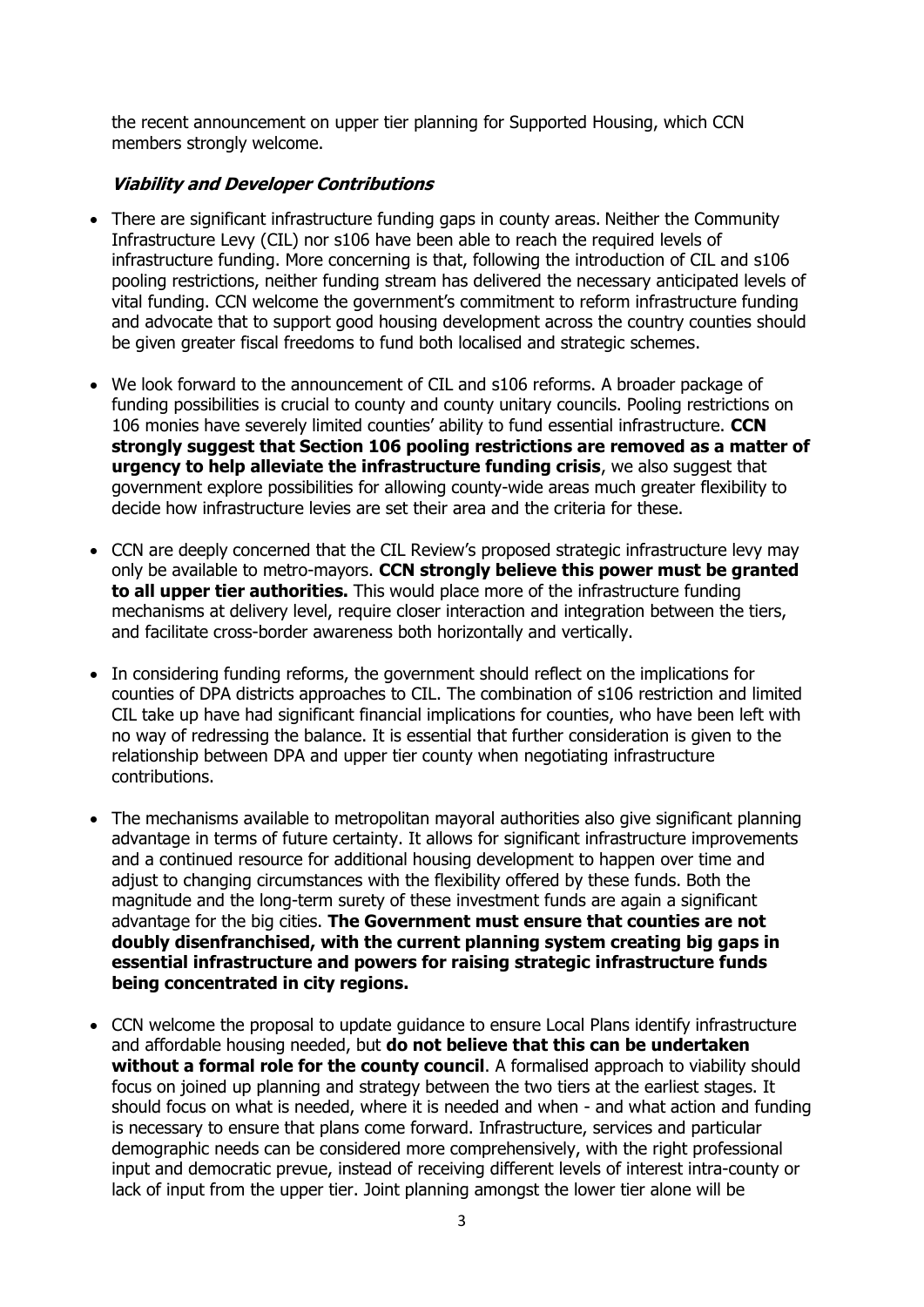insufficient to plan for these aspects without upper tier input: it is essential that the role of the county be formalised and strengthened in strategic planning.

# **Introduction**

- 1. The County Councils Network (CCN) represents 37 English local authorities that serve counties. CCN's membership includes both upper tier and unitary authorities who together have over 2,600 councillors and serve almost 26 million people (47% of the population) across 86% of England. CCN develops policy, shares best practice and makes representations to government on behalf of this significant proportion of the country outside of the big conurbations.
- 2. CCN is a member-led organisation which works on an inclusive and all party basis and seeks to make representations to Government which can be supported by all member authorities. This submission has been developed in close consultation with county and county unitary authorities, following a call for evidence from member councils. Evidence from this has been included throughout.
- 3. CCN welcomes the opportunity to respond to this consultation on behalf of our members. CCN's member authorities include 27 county councils and 10 county unitary councils, who bear differing responsibilities under existing planning regulation. CCN's 27 county councils are local planning authorities in their own right and are responsible for the preparation of local plans for mineral and waste developments, which form part of the overall development plan for the area when taken together with local plans prepared by district councils. Crucially, county councils lead on the provision of infrastructure, flood risk and on economic development that supports housing and other developments in district local plans. CCN's 10 county unitary members are responsible for both development planning and infrastructure delivery. Given the range of responsibilities, CCN would also draw attention to the responses submitted by our individual member authorities.
- 4. Counties share central government's ambition to build the appropriate quality and quantity of houses needed to support the nation's economic and population growth over the coming years. Not only is this essential to ensuring new generations of families have appropriate housing and the community amenities they need, but also tackling intergenerational unfairness, supporting inclusive economic growth and the competitiveness of our country.
- 5. Government reforms to date have begun to address some of the concerns over the role of counties in the planning system and the need for reform. The Neighbourhood Planning Act gave provision for the Secretary of State (SoS) to invite a county council to prepare a local plan in areas where the SoS thinks that a district council in the County Council's area is failing or omitting to prepare, revise or adopt a local plan. Moreover, Government have begun to move away housing 'incentivise' policies such as the New Homes Bonus (NHB), which CCN have suggested does not incentivise housing growth and support the provision of infrastructure. $1$
- 6. Furthermore, CCN strongly welcome the inclusion of upper tier counties within the Housing Infrastructure Fund's allocation for Forward Funding. This measure is a clear

<sup>1</sup> [http://www.publicsectorexecutive.com/Planning-and-Housing/fundamentally-unfair-new-homes-bonus](http://www.publicsectorexecutive.com/Planning-and-Housing/fundamentally-unfair-new-homes-bonus-disparity-must-be-rebalanced--ccn)[disparity-must-be-rebalanced--ccn](http://www.publicsectorexecutive.com/Planning-and-Housing/fundamentally-unfair-new-homes-bonus-disparity-must-be-rebalanced--ccn)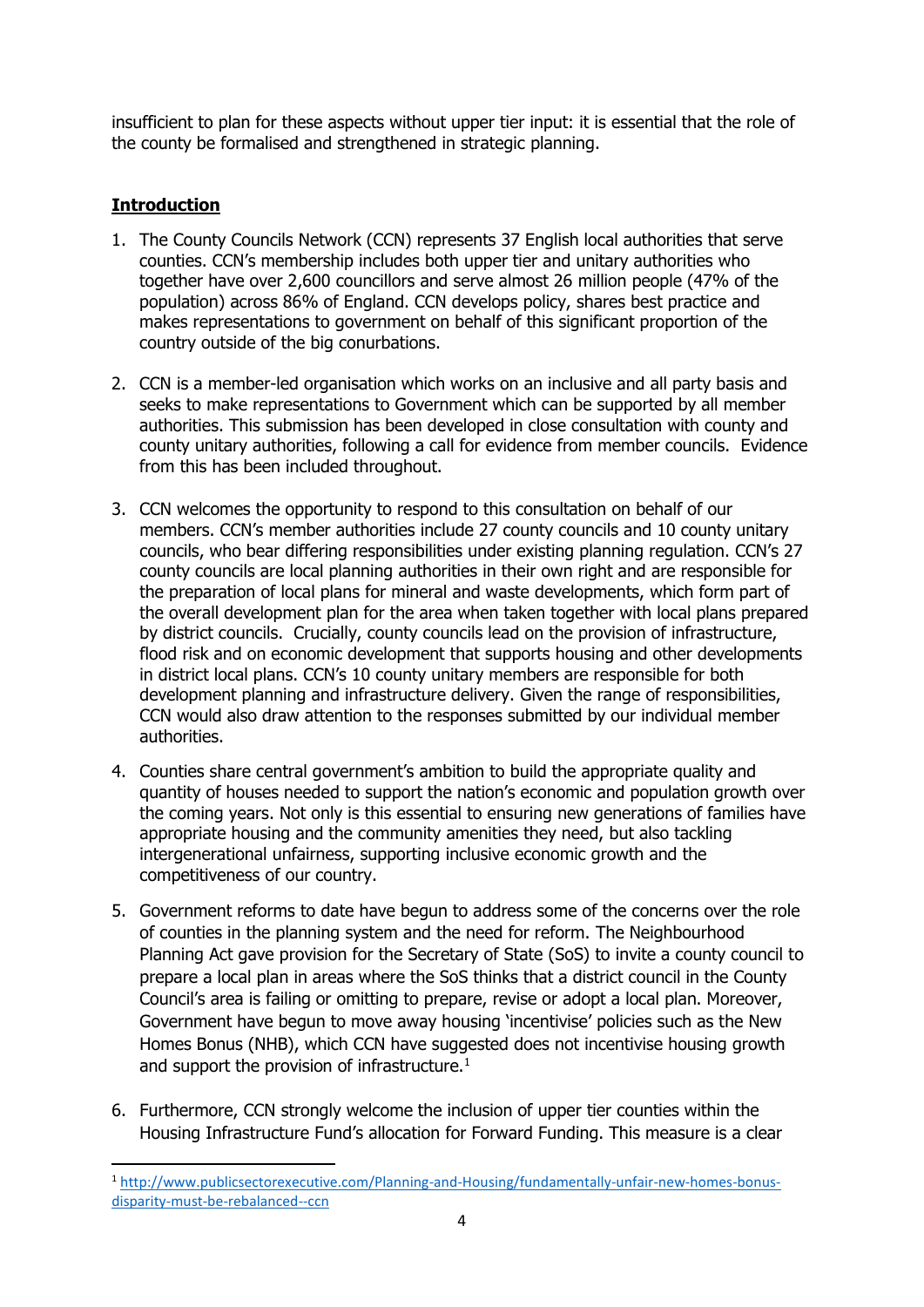recognition of the strategic role that CCN member councils have to play in uprating the delivery of housing. This inclusion provides incentives for local authority tiers to work together to deliver sufficient housing, and further measures to this effect should be explored. We also welcome the recent announcement on planning for Supported Housing at upper-tier level, which should help align district and county plans for particular needs.

- 7. The recent debate on housing, particularly amongst local government stakeholders, has centred on the local authority role in council house building. CCN support the position of the Local Government Association (LGA) in relation to providing greater funding and borrowing flexibilities for local authorities. CCN welcomed the £2bn for social housing and support further reforms, including lifting the borrowing cap on Housing Revenue Accounts.
- 8. However, a narrow focus on simply council or housing association stock will only go some way to fixing our broken housing market. Given the scale of housing to be delivered, it is clear that further reforms to the planning system are required, specifically strategic planning on a larger scale than currently exists. This requires the Government to go further than currently proposed in this consultation.
- 9. CCN's member councils are keen to provide additional housing where required, but it is clear that an effective means of funding suitable infrastructure, and an inclusive role for counties in strategic planning, will be key to achieving this. The objectives to support development set out in the consultation including infrastructure planning over a wider area and particular needs cannot be addressed without a properly designed way of involving the county.
- 10. As the tier of government responsible for local infrastructure delivery, counties are crucial to delivering increased levels of housing, including ensuring planning for the supply of construction materials through its mineral planning function. However, the mechanisms for achieving appropriate transport infrastructure, education contributions and public health outcomes through the planning system are focused on the district planning authority (DPA). The new focus on providing appropriate housing for elderly people is particularly welcome for upper-tier counties, who provide social care, but again the mechanisms are focused on the DPA. The disjointed system of planning in two-tier areas leaves a gulf between planning and infrastructure, and is of increasing concern for communities.
- 11. A more formal and inclusive role for county councils in spatial, housing, and infrastructure planning is therefore crucial if our residents are going to receive the communities they deserve.
- 12. This consultation response will focus on what more can be done to strengthen the role of the county to drive forward appropriate housing and infrastructure and provide evidence and answers in relation to the consultation proposals and questions.

#### **Housing - County Context**

13. CCN believe there is a need for additional housing in England and we welcome the focus of DCLG and the wider Government to take measures to address this. While the implications of the consultation proposals for individual areas may vary, it is clear that housing delivery must rise nationally to ensure that home ownership does not become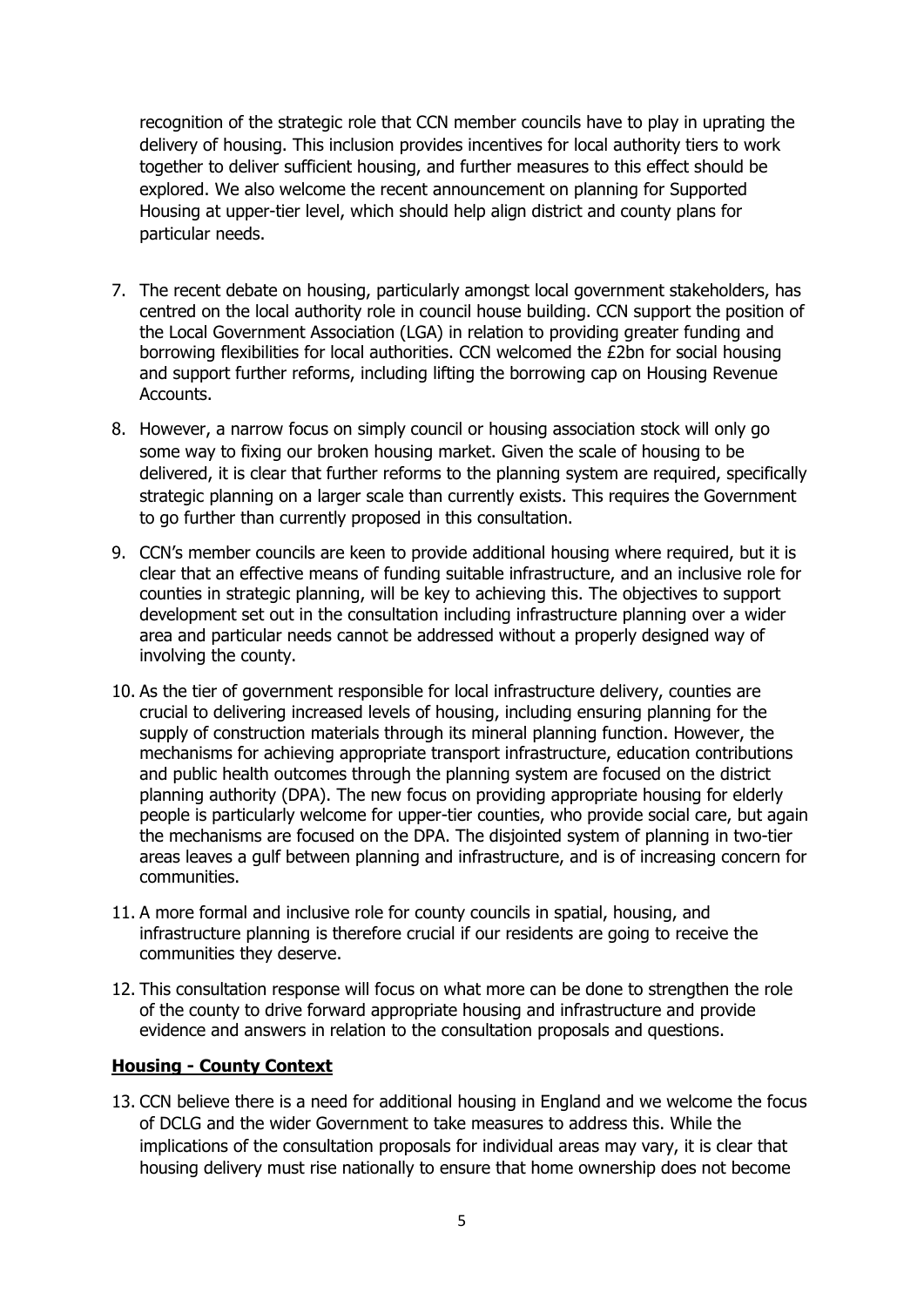unachievable. Lower rates of home ownership, high costs of renting, and the increases in the house price to salary ratio are of real concern for county residents.

14. The need for housing supply in county areas is pressing national priority. A recent study by Oxford Economics (OE) for CCN<sup>2</sup> found that average prices in counties to be nine times average wages - rising to twelve times in the South East counties. This is the highest ratio outside of London, and represents a clear challenge to county authorities.



Fig.38. House prices to annual earnings ratio, 2002-2016

- 15. House prices are on average 6% higher than the England average. This is in contrast to the combined authority areas, which in 2016 were on average 32% lower than the average house price in England. $3$  This demonstrates that, while this consultation proposes additional powers for combined authorities, it is the parts of the country not covered by these arrangements that face the most acute housing challenges.
- 16. Oxford Economics forecasts for CCN show that population growth over the next decade in the CCN area is likely to mean additional pressure on house prices. Their forecasts suggest that seven of the 10 areas with the highest house price to earnings ratios in 2016 will feature among the top 10 areas in terms of population growth to 2027. In their report, Oxford Economics warn that unless Government recognise the unique affordability issues in counties it will have direct economic impacts on these areas, which need to be addressed by Government reforms and wider policy initiatives;

"That may generate particularly acute affordability issues, depending in part on how the supply of housing evolves in these areas. Affordability impacts directly on labour mobility, and on other factors critical to competitiveness. Accordingly, the balance here needs to be got right, and that needs to be reflected in the

<sup>2</sup> [Understanding County Economies](https://www.countycouncilsnetwork.org.uk/download/901/) 

<sup>&</sup>lt;sup>3</sup> ibid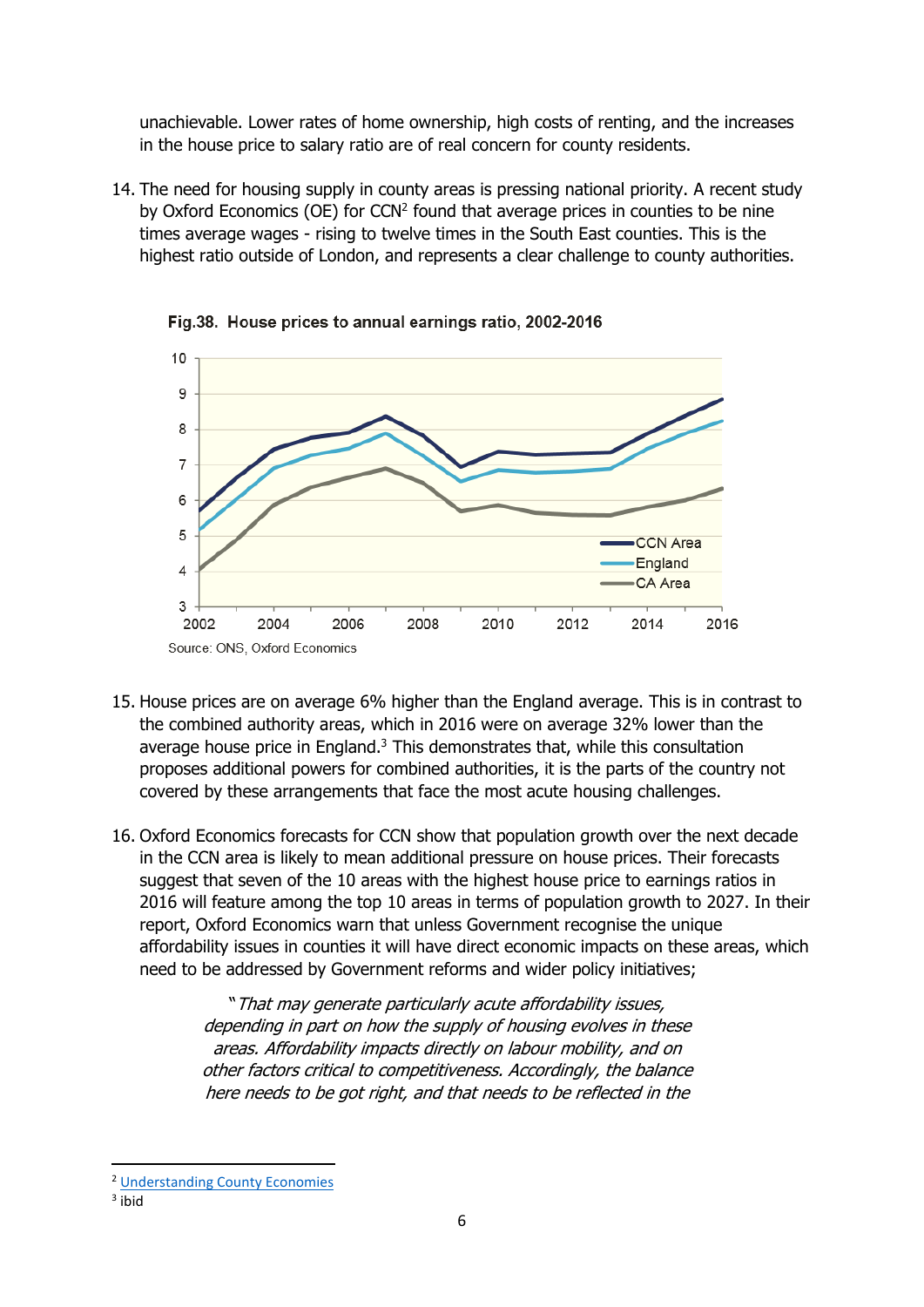#### Government's devolution agenda, including its impact on the Industrial Strategy." 4

- 17. It isn't just housing supply that is leading to acute affordability problems in counties. RTPI found that 'rural communities are also particularly hard-hit by dwindling affordable housing: eight per cent of rural housing is classed as affordable compared to 20 per cent in urban areas.'<sup>5</sup>
- 18. The lack of rural affordable housing has significant implications for counties. Affordable housing is vital for young people, and as housing becomes more expensive, the more vital it becomes, with the average ages of first time buyers increasing.
- 19. Of equal importance, Counties now face the challenge of an aging demographic and subsequent increasing elderly dependency ratio. In counties, the dependency ration is 61%, compared to 54% in the combined authorities, and 55% in England.<sup>6</sup>
- 20. This is intrinsically linked to a lack of suitable housing. The requirement to plan for groups with specific needs is welcome, but it is clear that this requires county input, given the county delivery of education, public health and social care.

# **Local Housing Need**

Question 1: a) do you agree with the proposed standard approach to assessing local housing need? If not, what alternative approach or other factors should be considered?

b) How can information on local housing need be made more transparent?

- 21. Following engagement with member councils, and concerns outlined below, **we do not agree** with the proposed methodology for assessing local housing need.
- 22. The new Indicative Assessment of Housing Need numbers vary significantly between different DPAs and counties. When comparing new proposed Indicative Assessment of Housing Need against Current Assessment of Housing Need, CCN member councils face an increase of over 5000 homes across the country.
- 23. However, in comparison to Adopted Plan Numbers, this represents a growth of over 9,300 homes - and indeed this rises to 38,000 if including areas who have yet to publish a local plan. This is only just behind the increased delivery for London at 39,000, and far higher than the metro-mayoral areas. This significant increase is due to a pre-existing gap between the current assessed housing need numbers and proposals, and there are not currently proposals as to how this gap might be removed, given existing planning constraints.

**.** 

<sup>4</sup> ibid

<sup>&</sup>lt;sup>5</sup> [RTPI: Better Planning for Housing Affordability \(Feb 2017\)](http://www.rtpi.org.uk/media/2220516/rtpi_better_planning_housing_affordability_position_paper_-_february_2017.pdf)

<sup>6</sup> [Understanding County Economies](https://www.countycouncilsnetwork.org.uk/download/901/)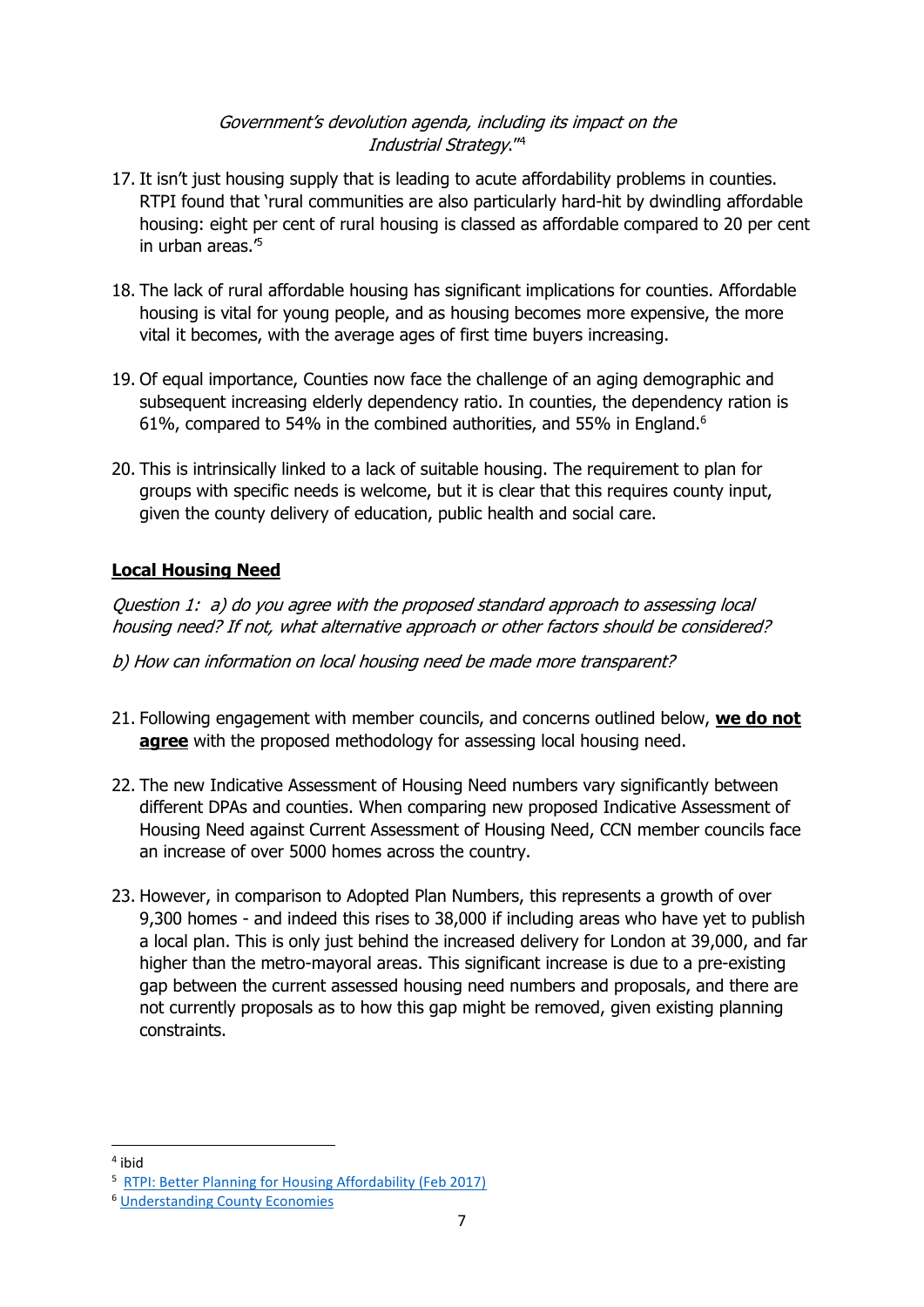24. The below tables summarises this by local authority type.

| <b>Dwellings</b><br>per annum | <b>Total indicative</b><br>housing need<br>(proposed 2016<br>to 2026) | <b>Current local</b><br>housing need,<br>(most recent<br>publically<br>available) | Change in<br>housing need<br>(midpoint<br>dwellings per<br>annum) | Adopted<br><b>Plan</b><br><b>Numbers</b><br>(latest) | <b>Difference</b><br>between Housing<br>Need (proposed<br>formula) and<br>proposed<br>Housing<br>Numbers-latest<br>plan |
|-------------------------------|-----------------------------------------------------------------------|-----------------------------------------------------------------------------------|-------------------------------------------------------------------|------------------------------------------------------|-------------------------------------------------------------------------------------------------------------------------|
| <b>CCN</b>                    | 117,514                                                               | 112,081                                                                           | 5,433                                                             | 79,194                                               | 38,320                                                                                                                  |
| Unitary                       | 35,721                                                                | 34,430                                                                            | 1,291                                                             | 27,139                                               | 8,582                                                                                                                   |
| London                        | 72,407                                                                | 40,414                                                                            | 31,993                                                            | 32,513                                               | 39,894                                                                                                                  |
| <b>Mets</b>                   | 40,294                                                                | 44,923                                                                            | $-4,629$                                                          | 29,762                                               | 10,532                                                                                                                  |

|            | Indicative housing need<br>(proposed 2016 to 2026) in<br>areas where a local plan<br>has been adopted | Adopted Plan<br><b>Numbers</b> | <b>Difference</b> |
|------------|-------------------------------------------------------------------------------------------------------|--------------------------------|-------------------|
| Unitary    | 29,378                                                                                                | 27,139                         | 2,239             |
| London     | 69,843                                                                                                | 32,513                         | 37,330            |
| Mets       | 22,042                                                                                                | 22,843                         | $-801$            |
| <b>CCN</b> | 88,375                                                                                                | 79,049                         | 9,326             |

- 25. The use of the ONS projections has raised concerns for several of our member councils. Whilst understanding the use of a simpler measure that is applicable across the country, there is concern that the ONS methodology is based on very recent past population growth trends, which are intrinsically linked to past planning decisions.
- 26. The use of a circular measure leads to councils with high delivery being placed under further pressure, and councils with under delivery are seen as having lower 'need'. While accepting this is somewhat pragmatic, to place delivery where delivery has previously been possible, caution needs to be taken to ensure appropriate additional housing is delivered across the country.
- 27. The circular data may go some way to explaining some of the anomalies within the proposed new numbers. While it is clear that the methodology does broadly reflect the most pressing need and affordability issues, Oxfordshire and Cambridgeshire are two examples which have reduced in assessed need – this does not seem to reflect the body of evidence which suggests under bounding and housing growth constraint.
- 28. This is of particular concern given the strategic importance of the Cambridge Milton Keynes – Oxford corridor to our future economic success. The National Infrastructure Commission's key conclusion is "that a lack of sufficient and suitable housing presents a fundamental risk to the success of the area. Without a joined-up plan for housing, jobs, and infrastructure across the corridor, it will be left behind by its international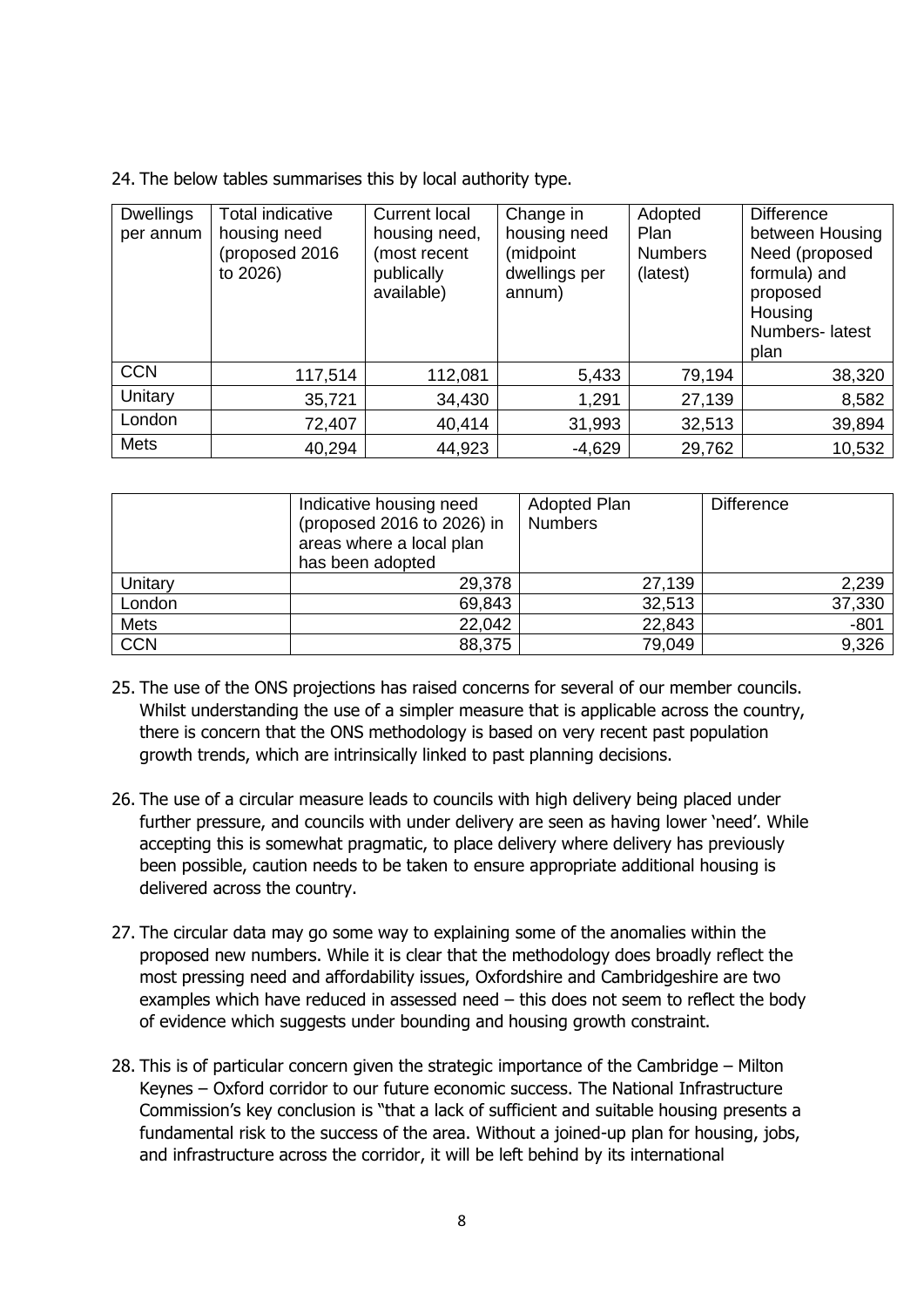competitors."<sup>7</sup> CCN believe that these cases set out a need for strategic planning on a county and county partnership basis (see section below).

- 29. Of significant concern for CCN member councils is the lack of consideration of economic and jobs forecasts within the methodology, which will have significant implications for housing numbers.
- 30. Pragmatically, consideration should be given by national and local government to how these numbers may influence community expectations of housing delivery. In particular, those areas with housing related devolution deals or the potential for additional investment may need to maintain a higher number of homes whilst this method suggests they will see a decrease. Whilst much has been made of the role of DPAs in making difficult decisions, community objection has very real consequences for both existing and new residents of growing communities.
- 31. Consideration should also be given to the spread of south-east/London housing and the impact on housing. It is clear that the new proposed formula decreases the assessed need levels in many areas of the country, and significantly increases them in London and the counties surrounding London. DPAs within areas neighbouring London with a projected decrease in housing need may therefore instead see significant increases, and the proposals must be careful not to set expectations against the national need to resolve the housing crisis.
- 32. Aside from the anticipated pressure above, the counties nearest to London Hertfordshire, Buckinghamshire, West Sussex, Essex, Hampshire, Central Bedfordshire, Kent and Surrey - face individual increases of between 800-2400 homes a year, as well as being within the commuter belt that will need to support London's overflow housing numbers.
- 33. Consideration should be given to the potential of joined up infrastructure, strategic transport corridors, and strategic partnerships between counties and London to achieve the necessary housing across the region. CCN is committed to working with the counties surrounding London, London Councils and the Greater London Authority (GLA) to explore how greater strategic planning powers could aid the delivery of new homes in London and the South-East.
- 34. For those counties with fewer or smaller than anticipated numbers, there is concern regarding future access to government resource and programmes. To date, judging criteria for infrastructure funding, LEP funding and other growth programmes have often set out the delivery of additional housing as a criteria, or local match funding drawn from developer contributions.
- 35. With reduced housing expectation, there is a risk that these areas will be unable to match high growth areas in competitive funding bids, and may be left behind. There is already significant inequity in infrastructure funding received for counties. London residents receive 4.5x what a county resident receives in infrastructure funding (NIC

<sup>7</sup> <https://www.nic.org.uk/our-work/growth-corridor/>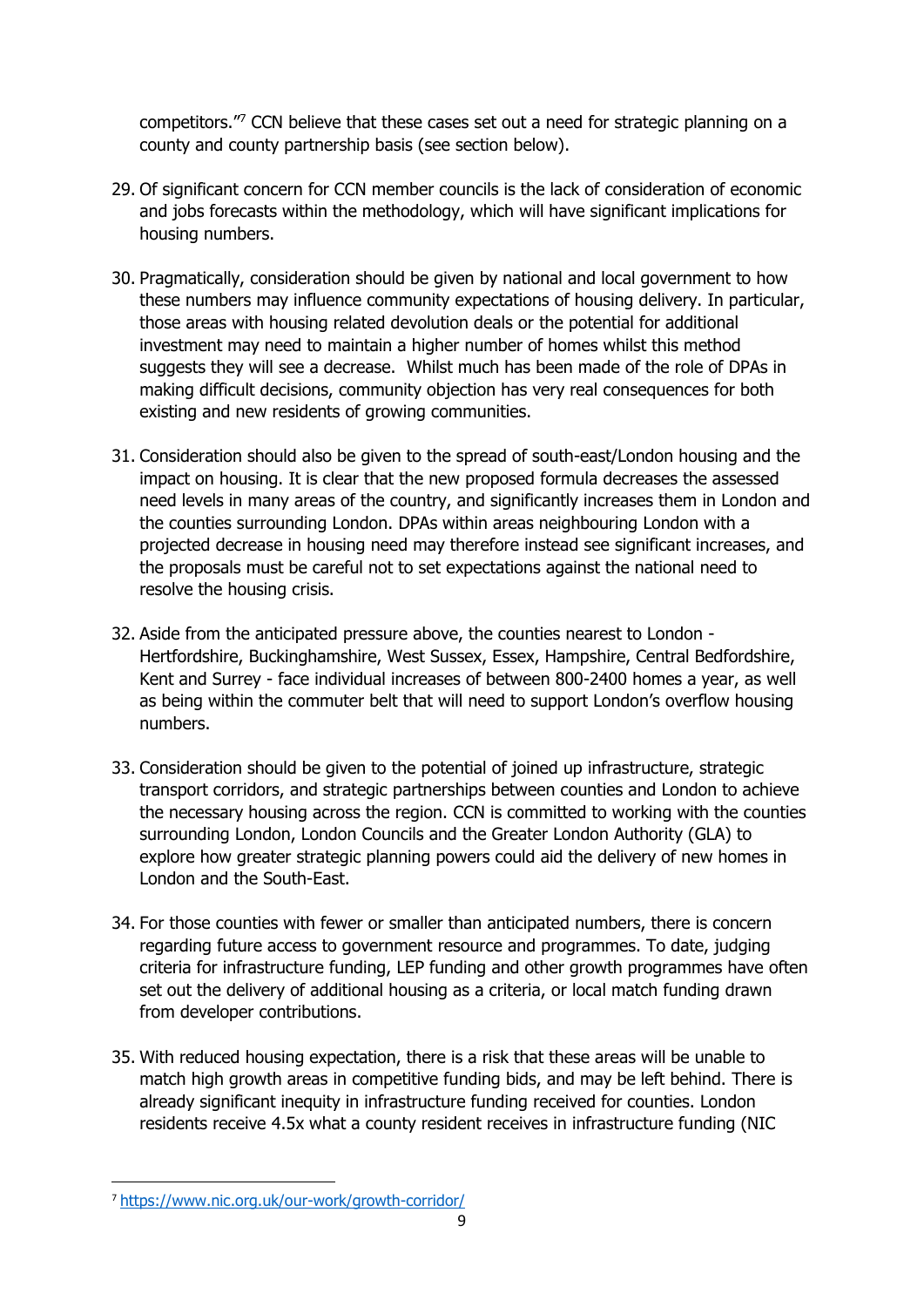pipeline) $8$  and the long term investment provided to metro-mayors provides advantage both financially and for long term certainty. This disparity should be considered and mitigated for in future growth programmes.

- 36. Consideration should also be given to whether the proposed new numbers, which broadly see large increases in the South East and London, and decreases elsewhere, will cement existing disconnect between the regions, and exacerbate the north-south divide. The proposed methodology's consideration of affordability is reactive, requiring a housing problem to exist before being addressed, and this has particular implications for northern counties.
- 37. Regardless of individual changes to numbers, but particularly to those faced with significantly increased figures, it is deeply frustrating that county councils have no additional access to mechanisms to help deliver additional homes.
- 38. CCN strongly agree with the objectives stated within the consultation, to consider planning over a broader area, to build in infrastructure planning and payment considerations from an earlier stage, alongside particular needs such as those of older populations – these however cannot be achieved without a stronger, formal, and inclusive role for the county council, which we now provide evidence on.

### **Statement of Common Ground (SoCG)**

Question 7: a) do you agree with the proposed administrative arrangements for preparing the statement of common ground?

Question 8: do you agree that the proposed content and timescales for publication of the statement of common ground are appropriate and will support more effective co-operation on strategic cross-boundary planning matters?

- 39. Following engagement with member councils, and concerns and evidence outlined below, **CCN do not agree** as we do not feel, as currently drafted, the SoCG provides a strong enough formal role for county councils.
- 40. CCN welcome the understanding within the consultation that local planning authorities need to 'work together to ensure that infrastructure and public services are planned to meet the needs of the wider area'. County councils, as authorities for infrastructure, transport, social care, economic growth and education, provide the crucial elements to support housing and make development acceptable. As local planning authorities in their own right, County Councils are also responsible for ensuring an adequate provision of materials for the construction supply chain which is essential to get development built through their mineral planning function.
- 41. The inherent fragmentation in two tier areas, whereby housing and infrastructure are planned at different levels, has had a knock-on effect on infrastructure funding gaps across counties. **The Duty to Cooperate has thus far failed to mitigate the challenge of fragmented responsibilities and we welcome the Statement of**

**.** 

<sup>8</sup> [CCN Autumn Budget Submission](https://www.countycouncilsnetwork.org.uk/ccn-autumn-budget-submission-situation-rapidly-becoming-unsustainable-say-county-leaders/)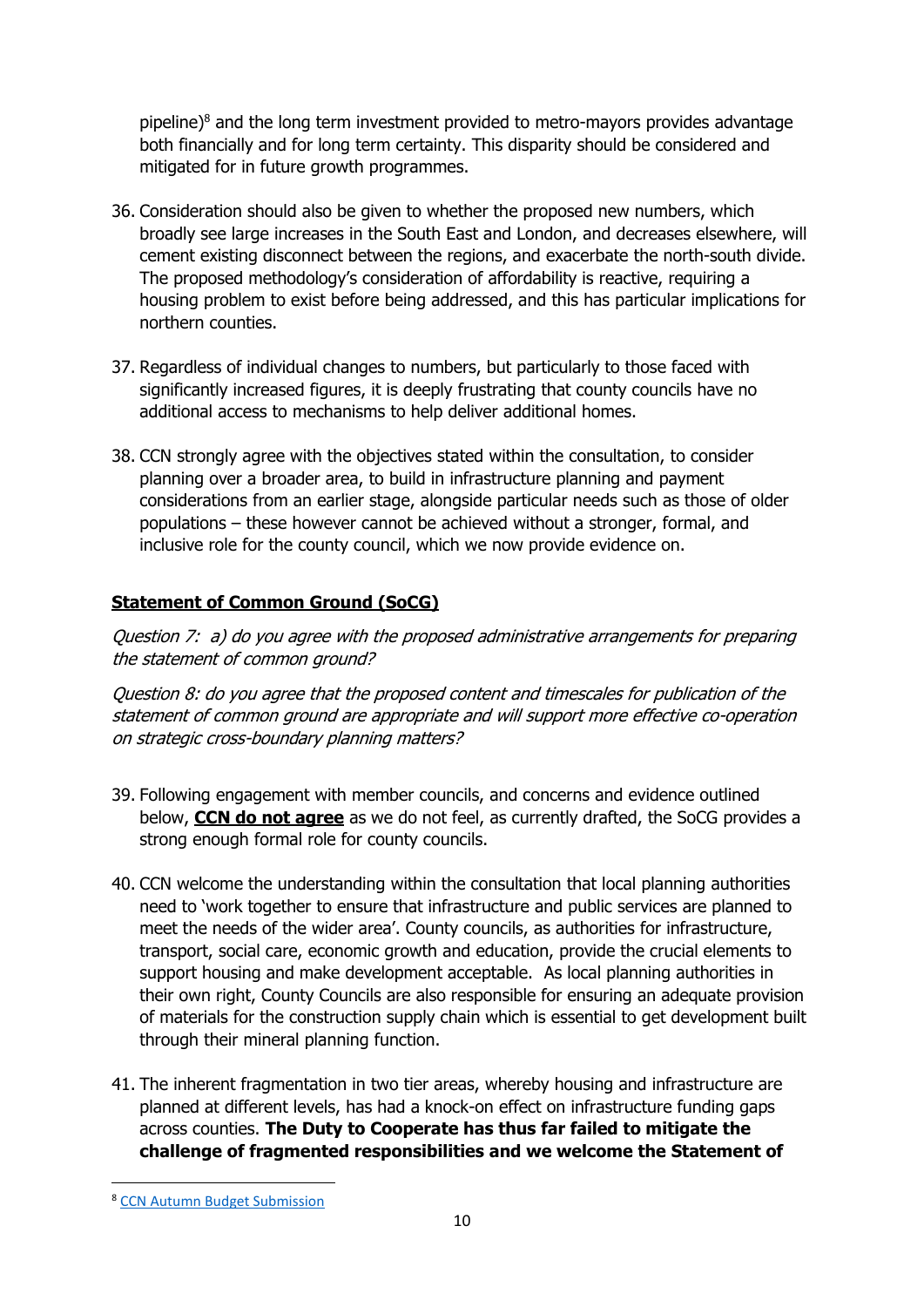**Common Ground to support meeting that legal requirement.** Counties have incredibly varied input into CIL contributions and s106 negotiations which have exacerbated infrastructure funding gaps, and concerns have been raised (see below section on viability) regarding how the essential requirements for county-level infrastructure are being prioritised. The Statement of Common Ground presents a key opportunity to coordinate infrastructure funding between the tiers.

- 42. Lack of co-operation was also cited by the Communities and Local Government Committee's inquiry, which found a number of local authorities were finding cooperation on the development of Local Plans hard to achieve. CCN agree with these assertions, and **believe that the Statement of Common Ground is a key opportunity to address these routine problems that impede growth.** The most commonly cited problem is that the Duty to Co-operate is not a Duty to Agree, and consideration should be given to how disputes over crucial matters should be handled to come to a final position, and what the impact on other public sector partners might be.
- 43. In addition, the introduction of Strategic Economic Plans, and other strategic infrastructure and housing mechanisms granted to LEPs have increased the complexity of the planning system. Currently, Strategic Economic Plans are not well aligned with local plans. The county, as the authority responsible for economic growth, skills, infrastructure, social care and health, is best placed to work with their districts across all partnerships, both private and public sector. It is crucial that measures are introduced to bring County and District Councils together to jointly plan for both housing and infrastructure.
- 44. It is welcome therefore, that in addressing how the draft approach to the SoCG can be improved, this consultation welcomes views on the role of county councils in two- tier areas over and above their specific areas of planning responsibility. **It is essential that there is a more formal and inclusive role for the county council within joint planning and SoCG in two tier areas**.
- 45. CCN therefore advocate that **the county should be a formal signatory to all matters relating to its duties within the SoCG. In two tier areas the county should be a formal signatory not only to infrastructure provision, but also to planning for economic growth, the planning for specific needs, and planning alongside public sector partners on areas such as social care and education.**
- 46. CCN has long advocated for a return to strategic planning in county areas. Most recently in our publication A New Deal for Counties, which set out proposals for achieving this.<sup>9</sup>
- 47. CCN are not alone in making the case for an enhanced role for county councils in strategic planning. The think-tank Localis recently argued for an increased role for strategic authorities, noting that 'a number of county councils are adopting strategic housing and planning functions' despite resource constraints. They advocate that strategic authorities should be empowered to intervene in plan making and put forward housing deals, as well as undertake regional and strategic planning.<sup>10</sup>

<sup>9</sup> [CCN: A New Deal for Counties](https://www.countycouncilsnetwork.org.uk/counties-call-new-deal-following-general-election/)

<sup>10</sup> http://www.localis.org.uk/research/disrupting-housing-market/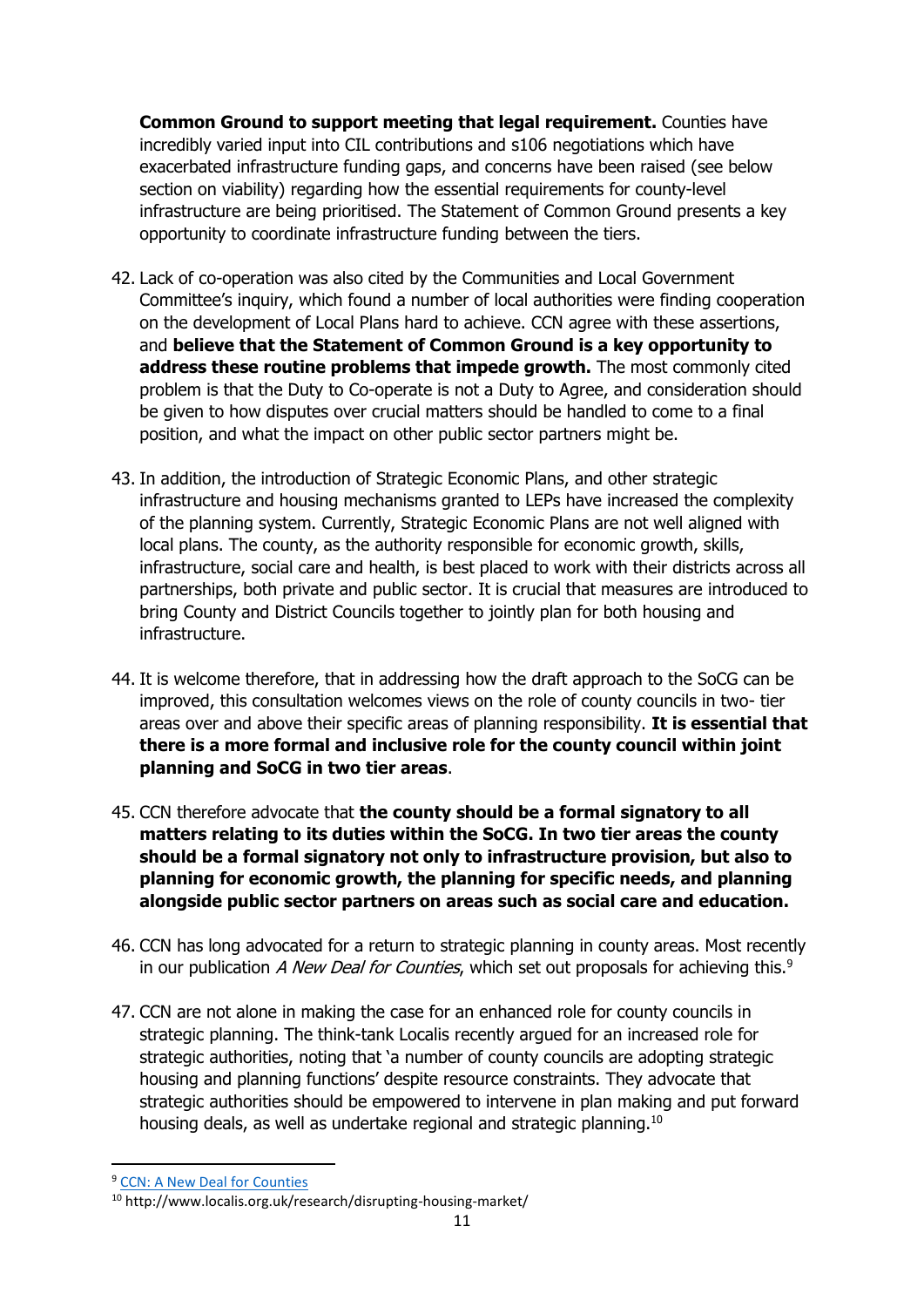48. Equally the Royal Town Planning Institute (RTPI) recently found on housing delivery; "there has been a significant capacity gap in the planning and allocation of large strategic sites in some parts of the country', asserting in relation to the south west;

> 'all of the schemes studied which are well advanced were the product of formal statutory strategic planning processes – either structure plans or the South West Regional Spatial Strategy. For some time housing completions have been reliant on this legacy. Urgent steps are now needed to fill the gap left by the removal of formal strategic planning'. 11

- 49. Given the existing county role within infrastructure provision, transport, waste infrastructure, mineral planning and people based services such as social care, public health, CCN strongly advocate that counties are best placed to fulfil this strategic role and overcome these barriers.
- 50. There is an inherent link to supply and design of housing provision, and the resistance within local communities opposing new development. The role of infrastructure provision, transport, waste infrastructure and people based services such as education, social care, public health to making new developments viable and offsetting the impact on existing communities has not be sufficient in recent reforms. As the RTPI assert;

"The lack of strategic planning in England also contributes to community resistance to new development. In spite of the fact that housing is a strategic issue that spills across administrative boundaries, city and town leaders have few incentives or tools to build consensus, and infrastructure provision remains largely independent from housing. This leads to local opposition to housebuilding as communities justifiably conclude that additional houses will lead to increased pressure on doctors' surgeries, schools, roads and rail services". 12

- 51. Strategic planning would allow for the upper-tier lead role in dealing with other service providers, such as health services, to be recognised and utilised to address these concerns. Despite the recent focus on the integration imperative for health and social care, the consultative planning process is fragmented, and does not currently require joined-up planning. Currently, health providers and the upper tier authority may contribute separately to the planning process, meaning that the DPA must weigh up between the two. Formalising county input into the planning process will create better harmonisation of relevant policy areas.
- 52. **Consideration should be given to a SoCG being made over a county geography, ensuring parity of esteem between county and different district partners, and a countywide approach to essential infrastructure where appropriate**. While partnerships across administrative boundaries are important, the most pressing issue is ensuring that for the two-tiers, planning is undertaken for the entirety of their area beyond its formal mineral and waste planning role.

<sup>11</sup> [RTPI: Delivering Large Scale Housing Development](http://www.rtpi.org.uk/media/2556134/RB21-Deliverability-and-Affordability-of-Housing-in-SW.pdf)

<sup>12</sup> [RTPI: Better Planning for Housing Affordability \(Feb 2017\)](http://www.rtpi.org.uk/media/2220516/rtpi_better_planning_housing_affordability_position_paper_-_february_2017.pdf)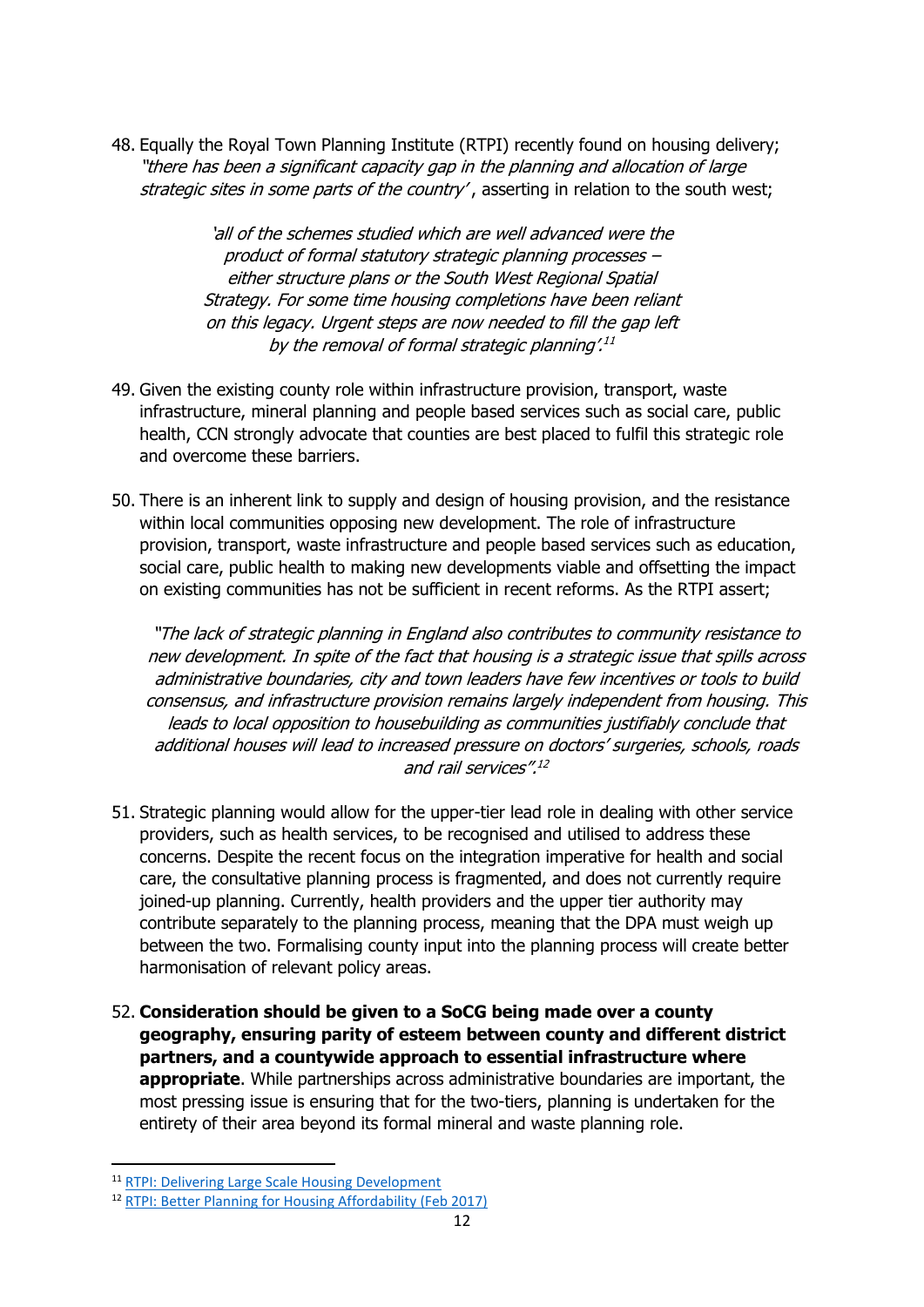- 53. County input is vital due to the requirement to plan over an entire demographic population, with the county providing infrastructure, social care, and education services, and the requirement to ensure sufficient developer contributions. CCN would encourage the **Statement of Common Ground to be formally required to set out how other planning matters aside from the delivery of housing might be dealt with, including infrastructure delivery and funding, population demographic changes and expected business sector growth.** This creates further requirements to work together, moving discussion away from purely housing number disputes.
- 54. The strategic role of the county can help to enable development at scale, which is surely necessary for addressing the size of the housing crisis. CCN members strongly welcome the inclusion of counties within the Forward Funding category of the Housing Infrastructure Fund, which recognises the strategic role that counties can play in unlocking housing provision.
- 55. Additional recognition should be given to the significant work undertaken by counties to tackle this agenda, despite having no duty nor resource to do so. Essex County Council is assembling land packages for housing delivery, North Yorkshire have agreed the joint preparation of Infrastructure Delivery Statements for each district and the county council, and Oxfordshire work through the Oxfordshire Growth Board with their districts, preparing an Infrastructure Strategy to underline the delivery of their National Infrastructure Commission (NIC) endorsed plan.
- 56. Another important benefit of a more inclusive and strategic approach to planning is that housing need can be considered over a **more strategic geography**, allowing balance between urban and rural areas intra-county, with the potential to reduce under bounding, where districts are unable to reach agreement on housing provision.
- 57. Housing Market Areas may hold value in determining specific local factors, but these areas are disputed and transient, and will flex over time. CCN believe that a strategic view, particularly considering transport corridors and future economic plans, is better suited to delivering the higher levels of housing growth required.
- 58. A study by Shared Intelligence for CCN has previously shown that one of the biggest challenges facing small unitary or urban authorities is their 'under-bounding' and inability to respond to housing demand. It found that larger councils, covering a larger population and geographical areas, were better enabled to respond to the housing and economic challenges facing local government.<sup>13</sup>
- 59. **The need to overcome under-bounding and ensuring the right balance between urban and rural development has particular implications for county areas. The potential success of the SoCG will be reliant on the suitability of the geography in which they cover.**
- 60. Oxford Economics for CCN has found that an important feature of the CCN economy;

**<sup>.</sup>** <sup>13</sup> [Shared Intelligence: Learning the Lessons from Reorganisation](https://www.countycouncilsnetwork.org.uk/news/2016/nov/ccn-sets-evidence-potential-local-government-reorganisation/)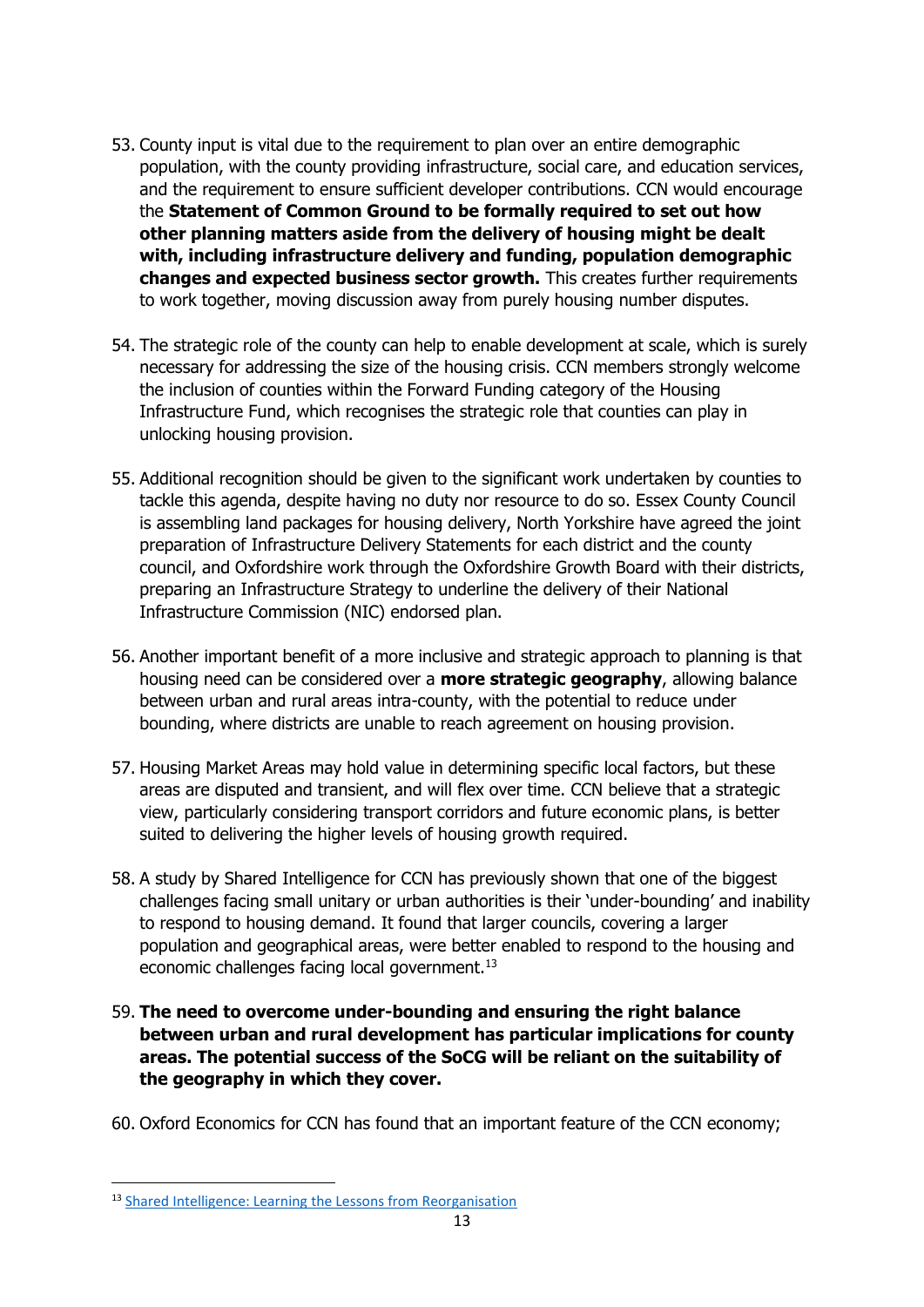"is that it is not entirely, or even predominantly, rural… On the contrary, according to the EU's typology of NUTS 3 areas, which roughly approximate to county or unitary authorities, there is only one local economy in England which is even predominantly rural— Herefordshire. Everywhere else (and hence the vast majority of the CCN network) is classified as either predominantly urban or as intermediate between the two.'<sup>14</sup>

- 61. It is useful to understand that while England's counties are rural in appearance, economically, they are not deeply rural. Instead they should be thought of as 'intermediate' economies, with multiple, interconnected rural and urban hubs.
- 62. This **interconnectedness lends itself to planning at the strategic county tier, striking a balance between urban growth and rural protection, and allowing for infrastructure to open up further appropriate development.** This analysis underlines the limitations of Housing Market Areas, given the strong interconnectedness of county settlements and links between urban and rural. A strategic county approach would allow for these shifts to be better understood and align housing provision with anticipated economic and community changes.
- 63. Current proposals to allow authorities to determine and justify their own geographical areas risk the county being placed apart from partnership agreements between districts, and also will create fragmentation between neighbouring strategic authorities, whereby agreements between lower tier authorities may impact upon upper tier authorities without their input. Given the varied results created by the informal negotiations at present, **CCN believe consideration of matters that have cross-county boundary impacts should require input from both upper tier authorities.**
- 64. This interconnectedness is particularly important given the increasing mobility of the population with the highest demand - in London and the surrounding counties. The symbiosis between the capital and the counties cannot be dealt with by patchwork partnerships, and neither can the housing demand of other Core Cities and their neighbouring counties.
- 65. Strategic partnerships between counties and cities can consider higher levels of infrastructure and housing, to match existing corridors of growth, and travel and commuting trends. Beyond this they can also look at new corridors, areas for growth and transport links, which would not be dealt with otherwise. The link between strategic transport investment and new housing growth should not be underestimated.
- 66. The NIC has also highlighted the importance of housing to economic growth and productivity. The Oxfordshire-Cambridgeshire corridor report highlights the priority for these areas to consider planning strategically, alongside economic and infrastructure priorities. It is essential that the SoCG ensures an inclusive role for the county that focuses on working and across city regions, creating the bridge between the regional and the local, and building in economic considerations – linking in with LEP, SEP and SNTB agendas.

**.** 

<sup>14</sup> [Understanding County Economies](https://www.countycouncilsnetwork.org.uk/download/901/)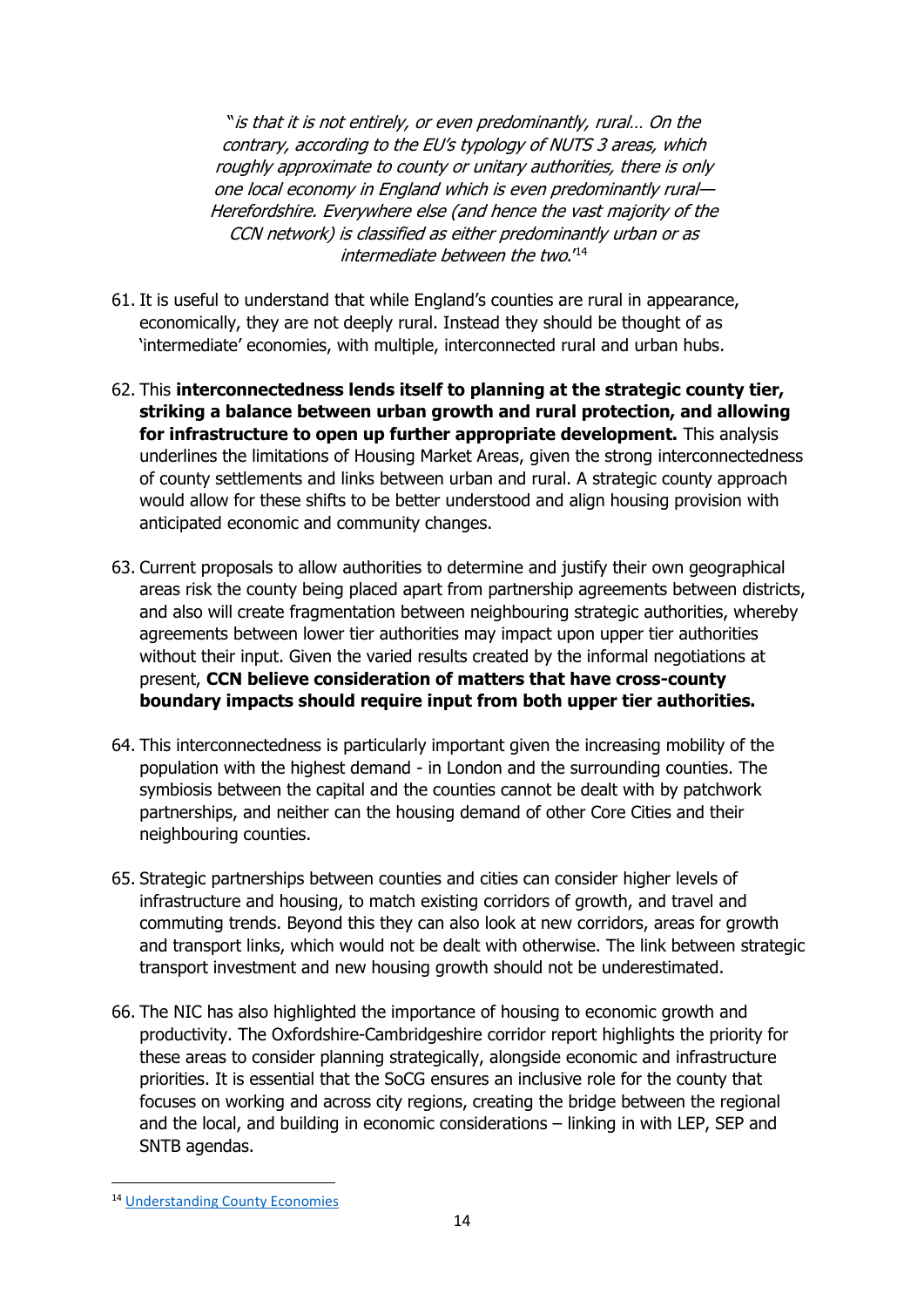### **Planning for a mix of housing needs**

Question 10: a) do you have suggestions on how to streamline the process for identifying the housing need for individual groups and what evidence could be used to help plan to meet the needs of particular groups?

- 67. CCN strongly support the requirement to plan for specific groups housing need. The right kind of housing will be fundamental to planning for changing demographics and for ensuring the right supply of housing for those trying to get on the housing ladder.
- 68. In the short term, the right housing developments offer mitigation to the demand challenges in social care, in the medium term they will enable people to stay independent for as long as possible, or to move out of hospital at the earliest opportunity, and in the long term, assessing the needs of the elderly in housing will enable us to positively plan for our aging demographic, ensuring people lead fulfilling and healthy lives.
- 69. The need for specialist housing for older people is greatest in county areas. 55% of those over 65 were county residents in 2017, and the aging population is growing fastest in counties, with a growth in those aged  $+85$  of 150% between 2014-2039<sup>15</sup>.
- 70. CCN members will also face the highest elderly dependency ratio, with those aged +65 representing 29% of the population, and those  $+85$  representing 6% by 2039.<sup>16</sup> This will increase dependency on health and social care in counties, and appropriate and supportive housing will be essential.
- 71. CCN strongly agree that these considerations should form an earlier and more defined part of the planning process – **but we are very concerned that the proposals for such measures rely on the DPA and does not formally require agreement with the upper tier county council.** The challenges of Disabled Facilities Grant sitting between the district and upper tiers have been well documented. Involving the upper tier authority, as well as health partners, will allow for positive planning, and so far as possible, align long term social care plans with housing provision.
- 72. Consideration should also be given to the strengthening of integration between health and social care, and implications for county roles within planning. The reduction of Delayed Transfers of Care, of avoidable entry to hospital and the promotion of elderly independence are all achievable through better housing provision.
- 73. Separate discussions between different DPA's, health providers and the county council will hamper efforts to create joined up plans and provision. This is particularly pertinent given the recent announcement on upper tier planning for Supported Housing, which CCN members strongly welcome.

<sup>15</sup> [Subnational Population Projections for Local Authorities in England](https://www.ons.gov.uk/peoplepopulationandcommunity/populationandmigration/populationprojections/datasets/localauthoritiesinenglandtable2)

 $16$  ihid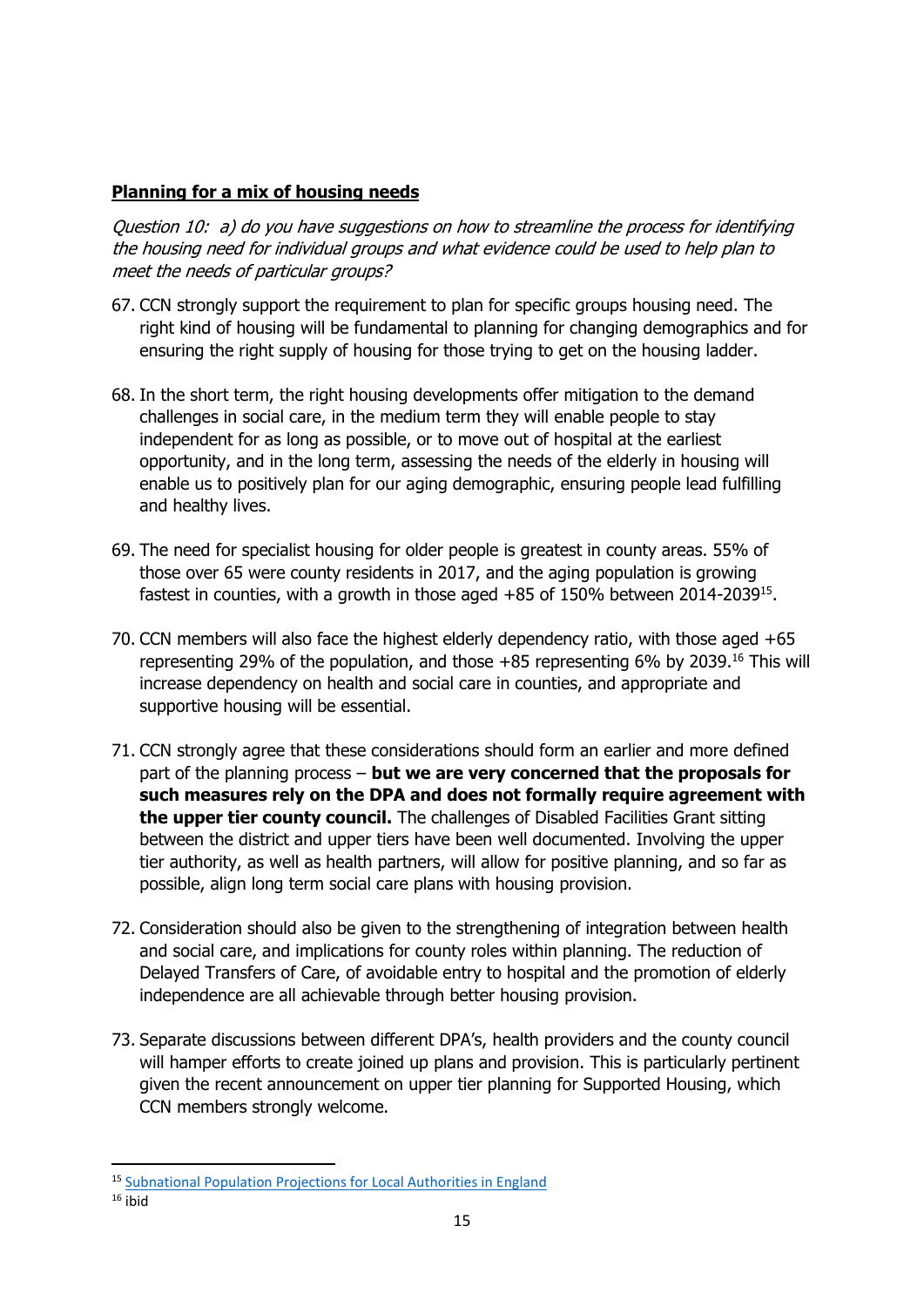- 74. Aside from providing housing, consideration needs to be given to measures that will encourage people to make long term plans for their housing provision. Housing for the elderly needs to be an attractive long term option, not only for care and accessibility needs, but also for financial planning in the short and long term. Current uncertainty regarding social care provision is holding many elderly residents in limbo, where they are unwilling to move as they perceive this will safeguard assets for any subsequent beneficiaries.
- 75. Additionally, consideration should be given to housing for long term disabled adults and children. Given medical advancement and other factors, the number of long term disabled adults within counties is rising, and care should be taken not to group them with elderly residents where this might be inappropriate. Counties are best placed to undertake planning for long term disabled adults and children, given their role in planning and undertaking their care, they are able to do so on an individual and strategic basis, matching wider needs with individual requirements.
- 76. The role of housing for younger people is also crucial, given the intergenerational inequity of the housing market. In counties, rural communities are also particularly hardhit by dwindling affordable housing: eight per cent of rural housing is classed as affordable compared to 20 per cent in urban areas.<sup>17</sup> This has specific implications for young first time buyers – though this age is increasing, and has led to increasingly aging populations, as the young seek somewhere affordable to live.

#### **Viability and Developer Contributions**

**Question 12:** do you agree that local plans should identify the infrastructure and affordable housing needed, how these will be funded and the contributions developers will be expected to make?

**Question 13:** in reviewing quidance on testing plans and policies for viability, what amendments could be made to improve current practice?

**Question 14:** do you agree that where policy requirements have been tested for their viability, the issue should not usually need to be tested again at the planning application stage?

**Question 15:** how can Government ensure that infrastructure providers, including housing associations, are engaged throughout the process, including in circumstances where a viability assessment may be required?

**Question 16:** what factors should we take into account in updating guidance to encourage viability assessments to be simpler, quicker and more transparent, for example through a standardised report or summary format?

#### **S106 and CIL in Counties**

77. There are significant infrastructure funding gaps in county areas. Neither the Community Infrastructure Levy (CIL) nor s106 have been able to reach the required levels of infrastructure funding. More concerning is that, following the introduction of CIL and s106 pooling restrictions, neither funding stream has delivered the anticipated levels of

**<sup>.</sup>** <sup>17</sup> [RTPI: Better Planning for Housing Affordability \(Feb 2017\)](http://www.rtpi.org.uk/media/2220516/rtpi_better_planning_housing_affordability_position_paper_-_february_2017.pdf)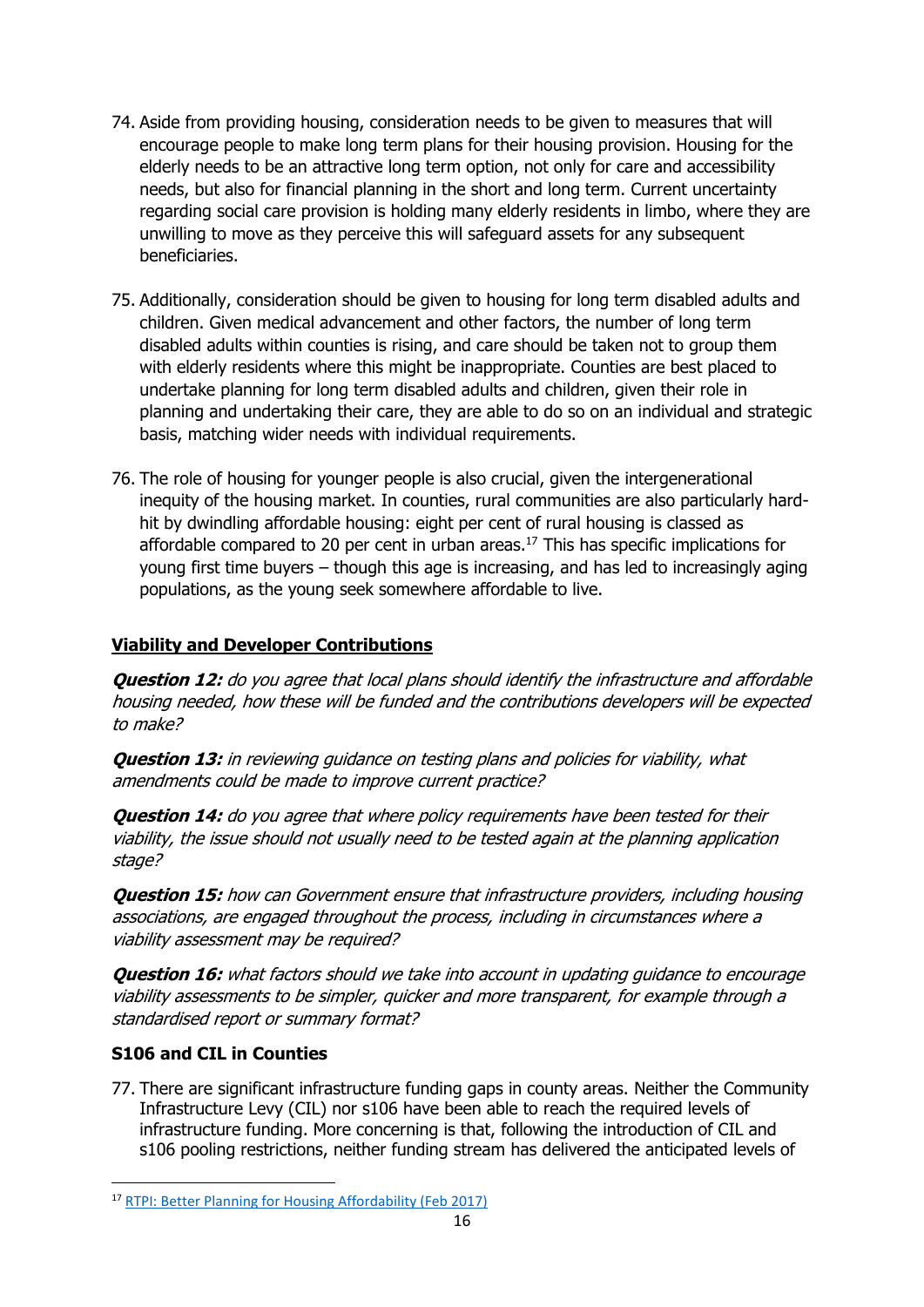vital infrastructure funding. CCN welcome the government's commitment to reform infrastructure funding and advocate that to support good housing development across the country counties should be given greater fiscal freedoms to fund both localised and strategic schemes, delivering infrastructure in a timely manner to support the level of growth required.

- 78. A broader package of funding possibilities is crucial to county and county unitary councils. Pooling restrictions on 106 monies have severely limited counties' ability to fund essential infrastructure. **CCN strongly suggest that Section 106 pooling restrictions are removed as a matter of urgency to help alleviate the infrastructure funding crisis**, we also suggest that government explore possibilities for allowing county-wide areas much greater flexibility to decide how infrastructure levies are set their area and the criteria for these.
- 79. The recent CIL review identified significant issues with both income and uptake of the levy, as well as a negative impact on related forms of infrastructure funding. To exacerbate this issue many districts are finding it hard to apply CIL, sometimes due to viability reasons, or owing to there being no local plan in place. This is creating a patchwork application of CIL across county areas, and is a big factor contributing to burgeoning infrastructure funding gaps being faced by county councils.
- 80. We look forward to the announcement of CIL and s106 reforms. CCN have long campaigned for the **removal of s106 restrictions and using this for strategic sites, alongside the standardisation of CIL and the use of this for nonstrategic sites**. We believe that these will be taken up by Government, and see no reason why these reforms should not progress at the earliest possible opportunity. In considering the CIL reform, consideration must be given to parity between city and county, and further information to this effect is provided below.
- 81. CCN are deeply concerned that the CIL Review's proposed strategic infrastructure levy may only be available to metro-mayors. **CCN strongly believe this power must be granted to all upper tier authorities.** This would place more of the infrastructure funding mechanisms at delivery level, require closer interaction and integration between the tiers, and facilitate cross-border awareness both horizontally and vertically.
- 82. In considering funding reforms, the government should reflect on the implications for counties of DPA not applying a CIL. The combination of s106 restriction and limited CIL take up have had significant financial implications for counties, who have been left with no way of redressing the balance. In Surrey, the county was forecast to receive circa £16M per year under the CIL regime, yet since CIL was introduced in 2010 they have received £3.5M to date. Members have also raised concerns about the process for assembling a Regulation 123 list in order to apply CIL, which thereby limits what further financial options are open to fund the items listed.
- 83. It is essential that further consideration is given to the relationship between DPA and upper tier county when negotiating infrastructure contributions. Reform to the Statement of Common Ground (as set out above) could strengthen its ability to join up planning on a county wide basis and reduce negotiation disputes and existing infrastructure gaps.

#### **Parity between Cities and Counties**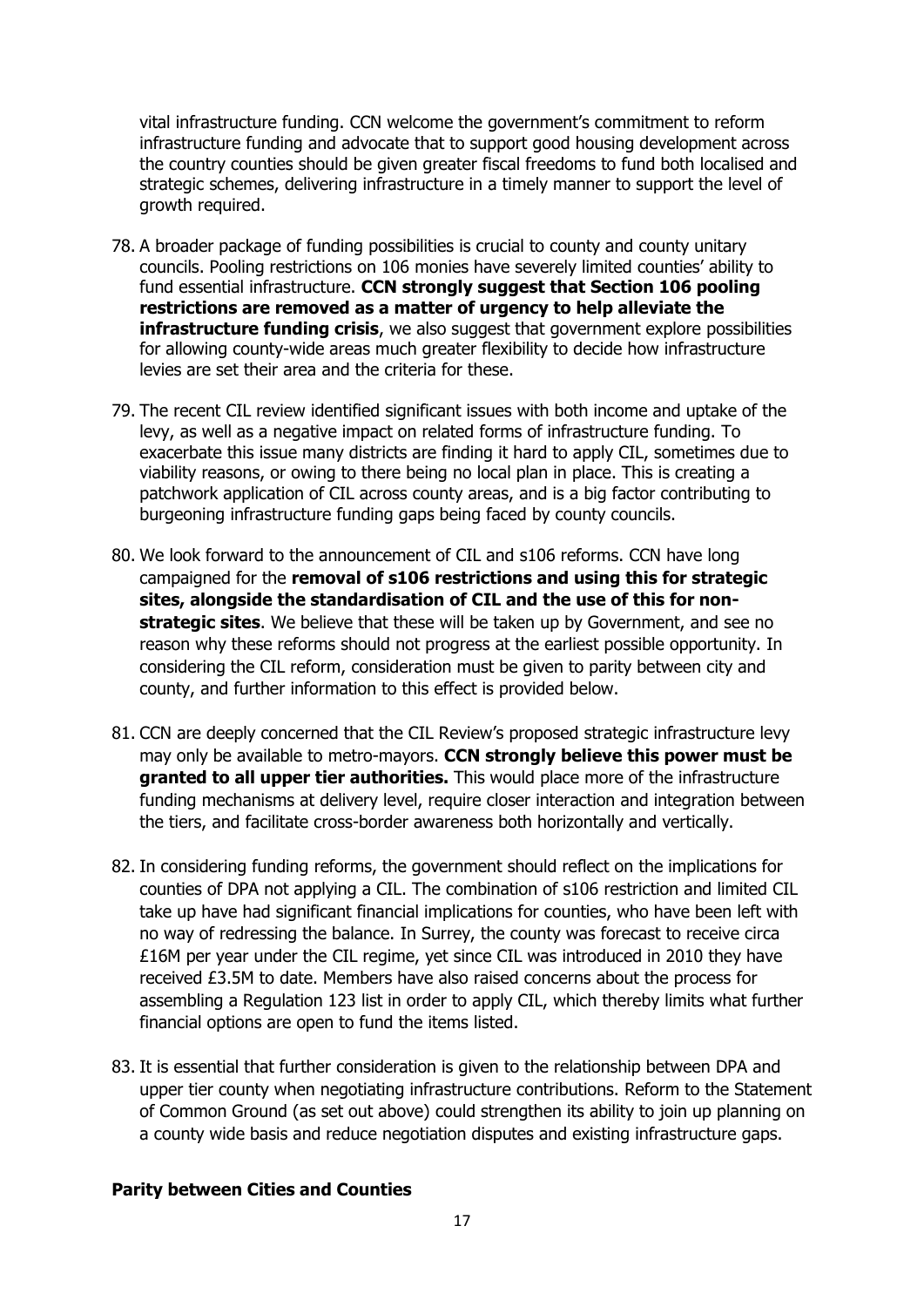- 84. As stated above, we are deeply concerned that the CIL Review's proposed strategic infrastructure levy may only be available to metro-mayors. **CCN strongly believe this power must be granted to all upper tier authorities.** In the new housing need figures set out within this consultation, the majority of city regions see reduced assessed need, and the highest affordability challenges remain in counties. In addition, in multiple areas, the lack of available land for development within city regions has meant additional housing being delivered across the county boundary and a lack of a strategic infrastructure levy could prove a disadvantage.
- 85. Without strategic infrastructure levies available in counties, this proposal may worsen the existing disparity in infrastructure funding The infrastructure funds available to metropolitan mayors and through devolution deals have not been extended to county areas. Metro Mayors and city regions have been guaranteed almost £5bn in infrastructure funding via devolution deals over coming decades. Given existing government commitments to metro mayors we are concerned that such resources are limited, and there could be a growing gap between cities and counties.
- 86. The mechanisms available to metropolitan mayoral authorities also give significant planning advantage in terms of future certainty. It allows for significant infrastructure improvements and a continued resource for additional housing development to happen over time and adjust to changing circumstances with the flexibility offered by these funds. Both the magnitude and the long-term surety of these investment funds are again a significant advantage for the big cities. **The Government must ensure that counties are not doubly disenfranchised, with the current planning system creating big gaps in essential infrastructure and powers for raising strategic infrastructure funds being concentrated in city regions.**
- 87. Additionally, outside of the Housing Infrastructure Fund, which CCN member's welcome, national infrastructure funding with the potential to unlock development is not geared towards counties. IPPR and separate CCN research has shown that national infrastructure funding is predominantly focused towards London. Outside the planning system, the majority of identifiable central government infrastructure expenditure is focused on London, despite the 70% of the total road being situated in county areas. Considering the distribution of funding in the National Infrastructure and Construction Pipeline, CCN found that while Greater London covers less than 5% of the nation's road network it received over 55% of identifiable funds. This sees London receive almost 4½ times more funding per person than any other part of the country.<sup>18</sup>
- 88. Government infrastructure planning and investment is not well aligned with the local planning system, and plans over a far further period. Consideration should be given to how best to align significant infrastructure investment with housing growth over the long term, and this must involve both tiers of local government.

#### **Partnership Working and Proposed Viability Reform**

89. Current viability assessments and their subsequent contribution agreements can be undertaken solely by DPAs, with county input on essential infrastructure funding and services. This system is not formalised, and is therefore applied with variable success in individual counties. Of particular concern is that counties have limited right of redress should essential needs not be met.

**<sup>.</sup>** <sup>18</sup> [CCN Autumn Budget Submission](https://www.countycouncilsnetwork.org.uk/ccn-autumn-budget-submission-situation-rapidly-becoming-unsustainable-say-county-leaders/)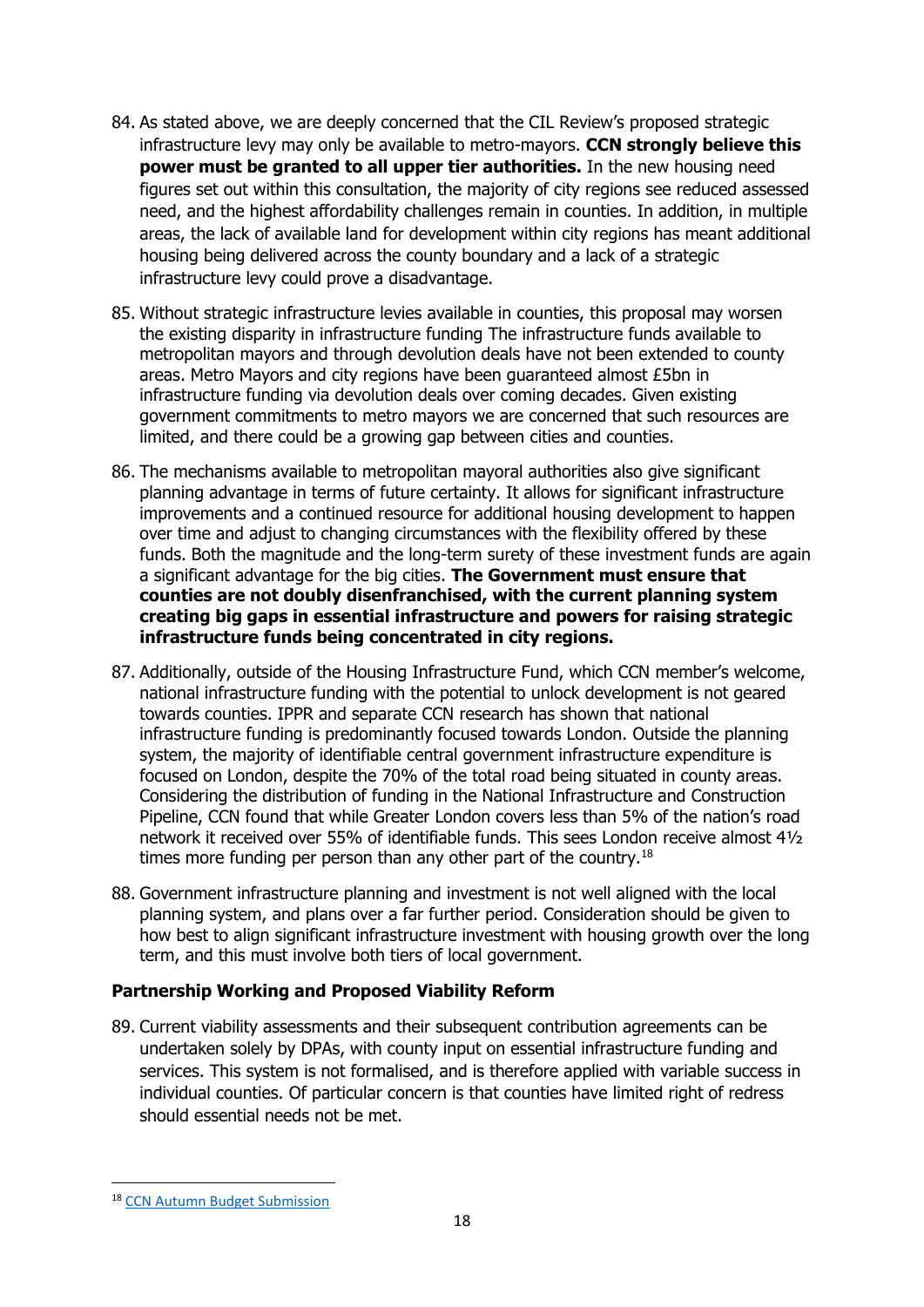- 90. CCN welcome the consideration of transparency around s106 arrangements. Despite the clear role for upper tier authorities in contributing to viability discussions, commercial confidentiality may currently prevent the county from seeing viability or negotiation documents.
- 91. CCN members have raised concerns about their ability to receive necessary funding through these funding mechanisms. Leicestershire County Council actively monitors instances where s106 for necessary infrastructure have been denied, and have reminded DPA partners of the necessity of receiving adequate funding to support sustainable development. Alongside reforms to contributions as above, **a formal role for the county within contribution negotiations should be considered.**
- 92. In addition, as above, CCN advocate that the county should have the power to set a strategic CIL. This would place more of the infrastructure funding mechanisms at delivery level, require closer interaction and integration between the tiers, and facilitate cross-border awareness both horizontally and vertically.
- 93. The amendments suggested through this consultation do not currently go far enough. CCN are concerned that the proposal to consider viability at the DPA plan level without a formal role for the county would embed the current fragmentation within the system. Viability requirements should filter from a strategic approach through joint DC and CC planning for infrastructure and development.
- 94. County areas are increasingly taking steps towards this joined up approach. Counties are developing their understanding and joining up the various elements across their areas, such as Hertfordshire or Gloucestershire, which have Joint Infrastructure Plans with district partners. These show how the different contribution mechanisms are functioning together, and where the gaps in funding and provision are. These plans enable transparent and joined up communication to communities, with information held in one place and put within the context of challenges and opportunities to find funding.
- 95. However, without a proactive and strategic approach to planning and infrastructure, these documents can only be accumulations of different decisions taken by different partners in their own context. It is clear that an approach is required which appraises and plans together from a strategic level, which sets the framework and filters through to more specific decisions and judgements.
	- 96. CCN therefore welcome the proposal to update guidance to ensure district Local Plans identify infrastructure and affordable housing needed, but **do not believe that this can be undertaken without a formal role for the county council**. Of particular concern within the consultation is that upper tier counties could be considered infrastructure providers, but CCN strongly advocate that a role to merely 'inform the plan making process' as proposed would be insufficient, given the county role in infrastructure, education, social care and other planning matters.
	- 97. A formalised approach to viability should focus on joined up planning and strategy between the two tiers at the earliest stages. It should focus on what is needed, where it is needed and when - and what action and funding is necessary to ensure that plans come forward. Infrastructure, services and particular demographic needs can be